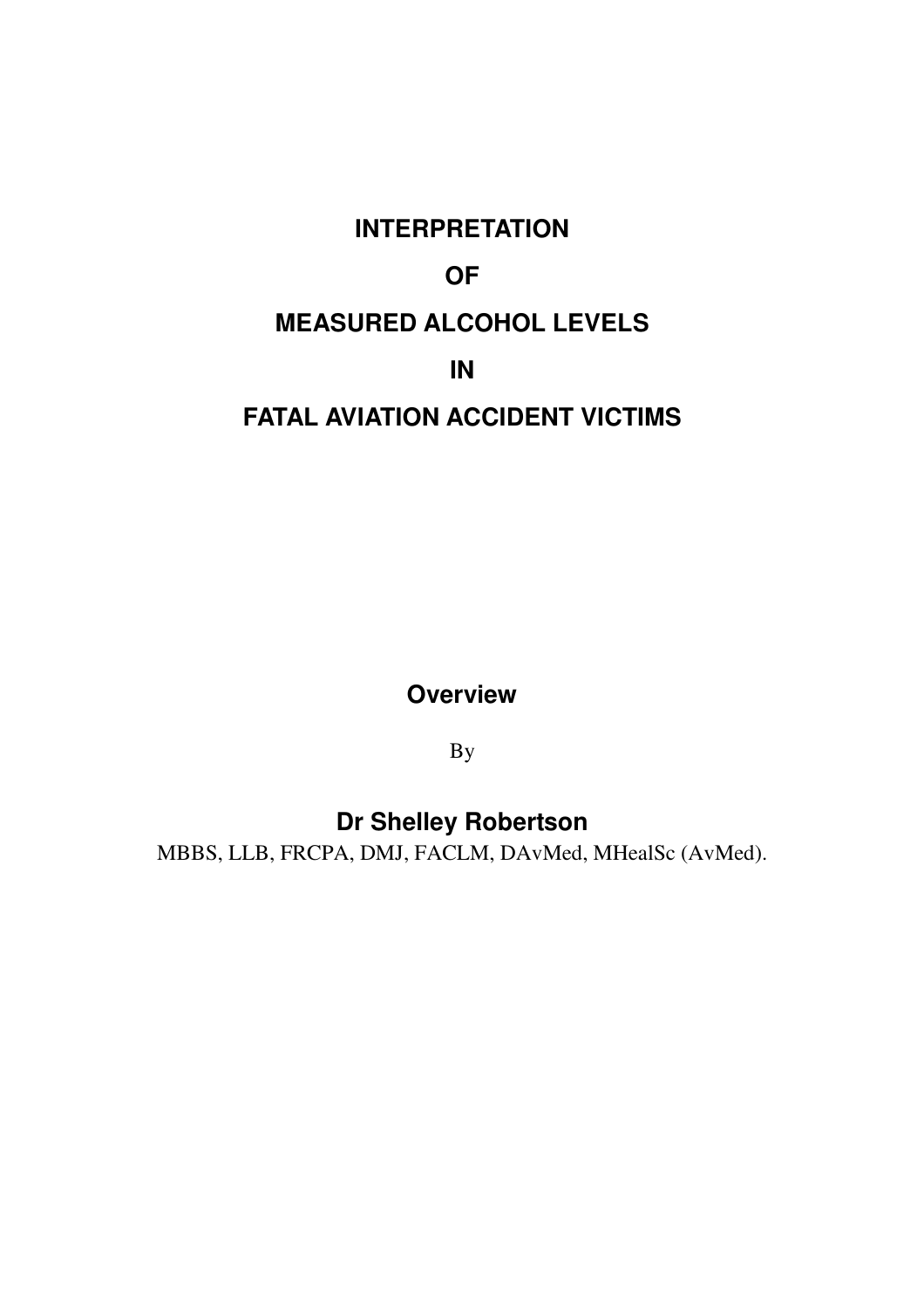| DIFFICULTIES ASSOCIATED WITH THE ASSESSMENT OF POST-MORTEM                        |  |
|-----------------------------------------------------------------------------------|--|
|                                                                                   |  |
|                                                                                   |  |
|                                                                                   |  |
|                                                                                   |  |
|                                                                                   |  |
| <b>INTERPRETATION OF THE RESULTS OF ANALYSIS FOR ETHANOL  13</b>                  |  |
|                                                                                   |  |
|                                                                                   |  |
|                                                                                   |  |
|                                                                                   |  |
| OTHER LABORATORY MEASUREMENTS ASSOCIATED WITH ETHANOL                             |  |
|                                                                                   |  |
|                                                                                   |  |
| Ratio 5-hydroxytryptanol to 5-hydroxyindoleacetic acid (5-HTOL: 5-HIAA)  15       |  |
|                                                                                   |  |
|                                                                                   |  |
|                                                                                   |  |
|                                                                                   |  |
| RECOMMENDATIONS FOR THE INVESTIGATION OF FATAL AVIATION                           |  |
|                                                                                   |  |
|                                                                                   |  |
|                                                                                   |  |
|                                                                                   |  |
|                                                                                   |  |
| <b>APPENDIX:</b> Checklist for Obtaining Optimum Biological Specimens in Aviation |  |
|                                                                                   |  |
|                                                                                   |  |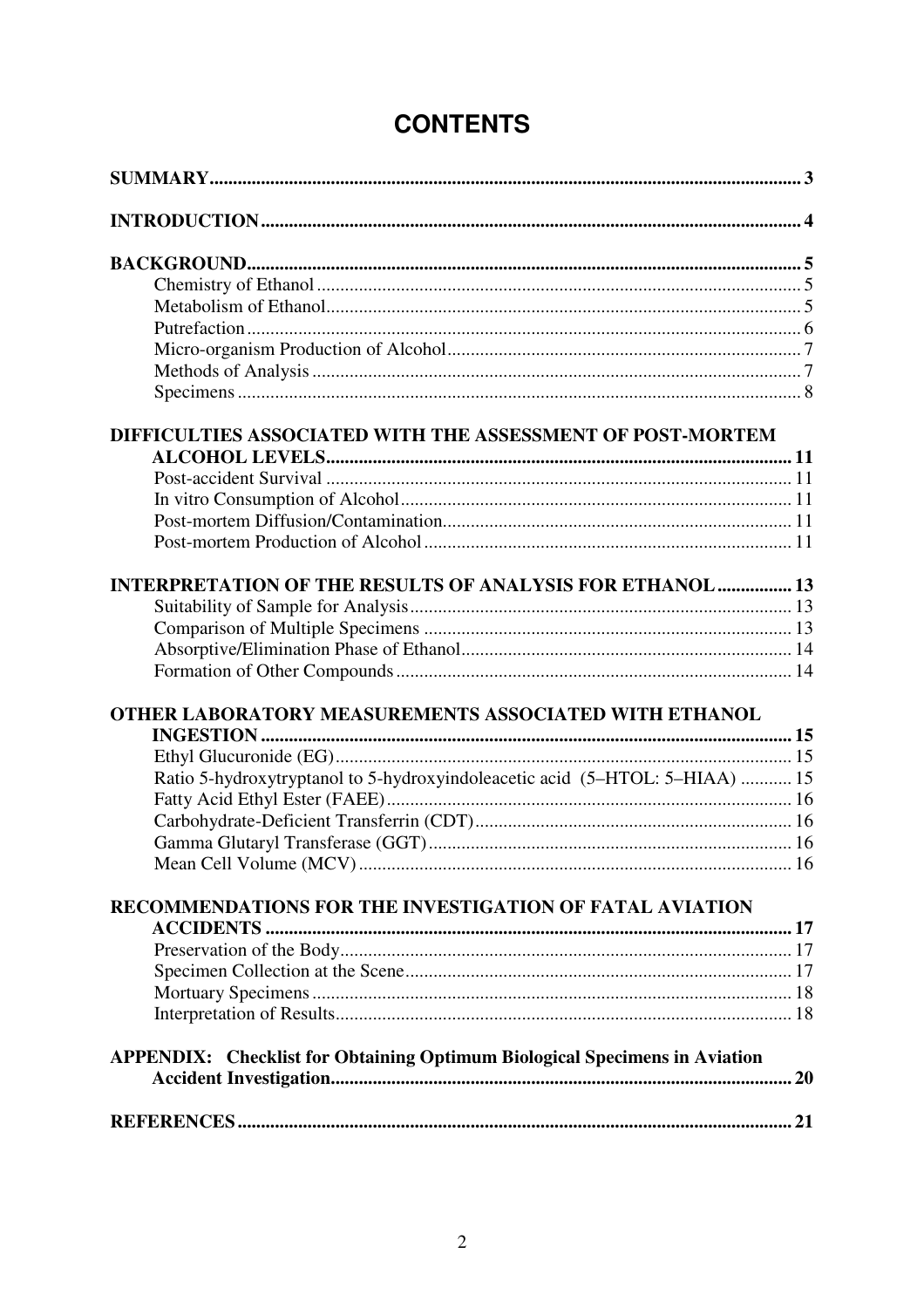# **SUMMARY**

The determination of blood ethanol concentration in a deceased pilot is an important part of the accident investigation. The finding of an elevated blood alcohol level in such a case may have significant implications, both medico-legal and social. It is therefore important to ensure that the finding of an elevated blood alcohol concentration is valid.

It is known that micro-organisms involved in the process of putrefaction after death can produce alcohol, usually a mixture of ethanol and other volatile substances. This process occurs when a body is not refrigerated soon after death and is hastened by environmental conditions such as high temperatures and when the body has been traumatised.

Older methods of analysis could not distinguish between ethanol and mixtures of other volatile compounds. Current methodology (gas chromatography) can isolate ethanol and identify other substances.

There is a range of specimens in which ethanol can be measured. Their suitability for analysis can be determined by microbiological studies although this would not be routinely performed in most laboratories.

Medico-legal and forensic implications are associated with a 'blood alcohol concentration'.<sup>49</sup> It therefore seems most useful to measure the ethanol level in a specimen of blood, but this may not always be available depending on the state of the body. Vitreous is the next specimen of choice, and valid conclusions regarding the ingestion of alcohol can usually be made based on the results of its analysis.

Urine analysis may also be helpful, particularly in conjunction with blood and vitreous. Comparison of levels of these three specimens is probably the ideal means of interpreting blood alcohol concentrations. If none of these specimens is available, resort can be made to other organ and tissue samples but there are difficulties in both methodology and interpretation of results relating any alcohol present to ingested ethanol.

Ethanol in gastric contents generally indicates recent ingestion, but the rapid absorption of ethanol and post-mortem diffusion from the stomach may limit the usefulness of analysis of gastric contents.

The presence of volatile compounds in addition to ethanol (seen by gas chromatography methods) may suggest post-mortem production by micro-organisms but also needs to be interpreted cautiously.

It is possible to measure parameters which are associated with or indicate ethanol consumption. These are qualitative only and do not enable the blood ethanol concentration to be calculated or estimated. They have applications in a clinical setting where they address the issue of alcohol consumption in previous days. This is not usually the main issue in a fatal aviation accident investigation, where the "bottle to throttle" rule applies, and the issue is what factors were influencing the pilot's capacity to fly the aircraft. Two of these measurements, ethyl glucuronide and the 5-HTOL: 5-HIAA may have some application in the future of fatal aviation accident investigation but they are not currently performed routinely.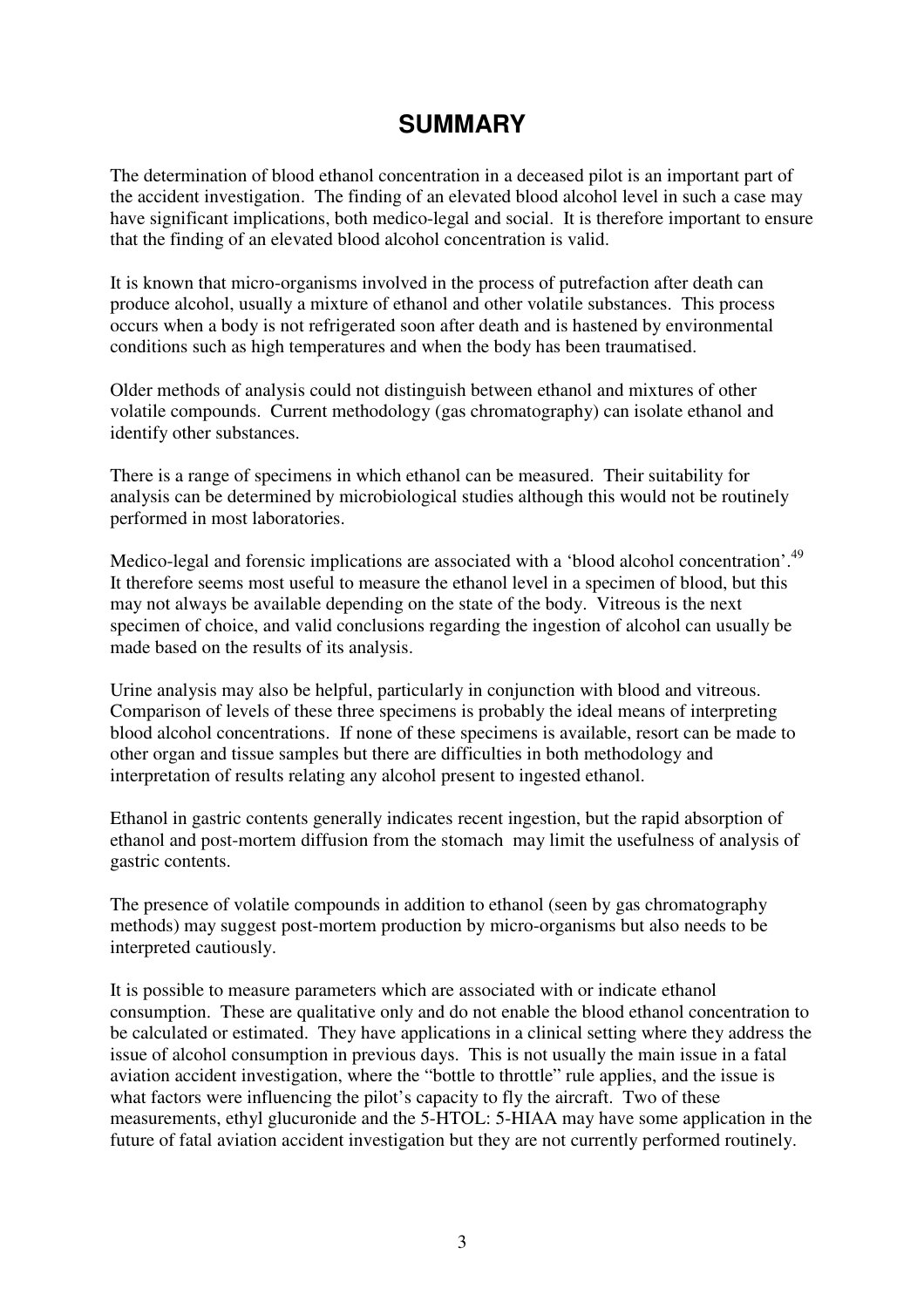# **INTRODUCTION**

Assessment of a pilot's fitness to fly an aircraft is an integral part of a fatal aviation accident investigation.

Ethanol (ethyl alcohol, 'alcohol') is a commonly ingested substance which has been implicated in the causation of many types of accidents. These accidents take place in domestic, workplace or recreational settings, and often involve use of machinery, performance of complex tasks and control of vehicles including motor cars, marine vessels and aircraft. This is due to the depressant effect of ethanol on the central nervous system, the body's "control centre".

These effects have been well described elsewhere <sup>3,38</sup> but can be summarised as loss of control of movements, decreased ability to process information and make decisions, decreased awareness of surroundings and situations, prolonged reaction times.

In determining the cause of a fatal aviation accident, the possibility of a pilot being affected by ethanol must be considered, given that ethanol use is so common and it can significantly impair fitness to fly.<sup>1,8,21,29</sup>. Numerous studies have implicated ethanol as a causal or contributing factor in fatal aviation accidents. 3,15,17,25,26,34,49.

There are legal and social issues associated with a pilot's use of ethanol. Civil Aviation Safety Authority (CASA) regulations state that pilots may only fly eight hours or more after ingesting alcohol.<sup>11</sup> The "eight hour bottle-to-throttle" rule is designed to prevent a pilot taking to the air when affected by previous ethanol ingestion or still having ethanol in the blood following a heavy bout of drinking. Insurance claims may be rendered invalid if the pilot is confirmed to have been under the influence of alcohol. Social stigma may surround the family and associates of a pilot involved in a fatal aviation accident, where a coroner or other investigators make a finding of pilot incapacitation due to ethanol. There may also be allegations of culpability and criminal negligence.

It is therefore important to make a correct assessment of the pilot's blood alcohol (ethanol) level at the time of the accident. In practice, this usually means at the time of death, but there may be situations when the time of death and the time of the accident are not the same, as when there has been a post-crash survival period.

This paper will discuss the means of determining the pilot's blood ethanol concentration based on specimens collected after death. Background information including the basic chemistry and metabolism of ethanol, the process of putrefaction and the production of alcohol by micro-organisms after death will be provided. Laboratory methods of ethanol analysis and the range of specimens used will be described.

Difficulties associated with assessment of post-mortem blood alcohol levels will be discussed in detail, particularly the issue of post-mortem alcohol production. Factors important in the interpretation of the results of laboratory analysis, which may lead to a pilot being falsely accused of having ingested ethanol and being under its influence when the fatal crash occurred, will also be discussed.<sup>26,51.</sup> Finally, laboratory measurements of parameters which relate to alcohol consumption will be described<sup>60,65</sup>.

These discussions will be summarised, then recommendations made for the optimum collection and handling of post-mortem specimens and interpretation of results.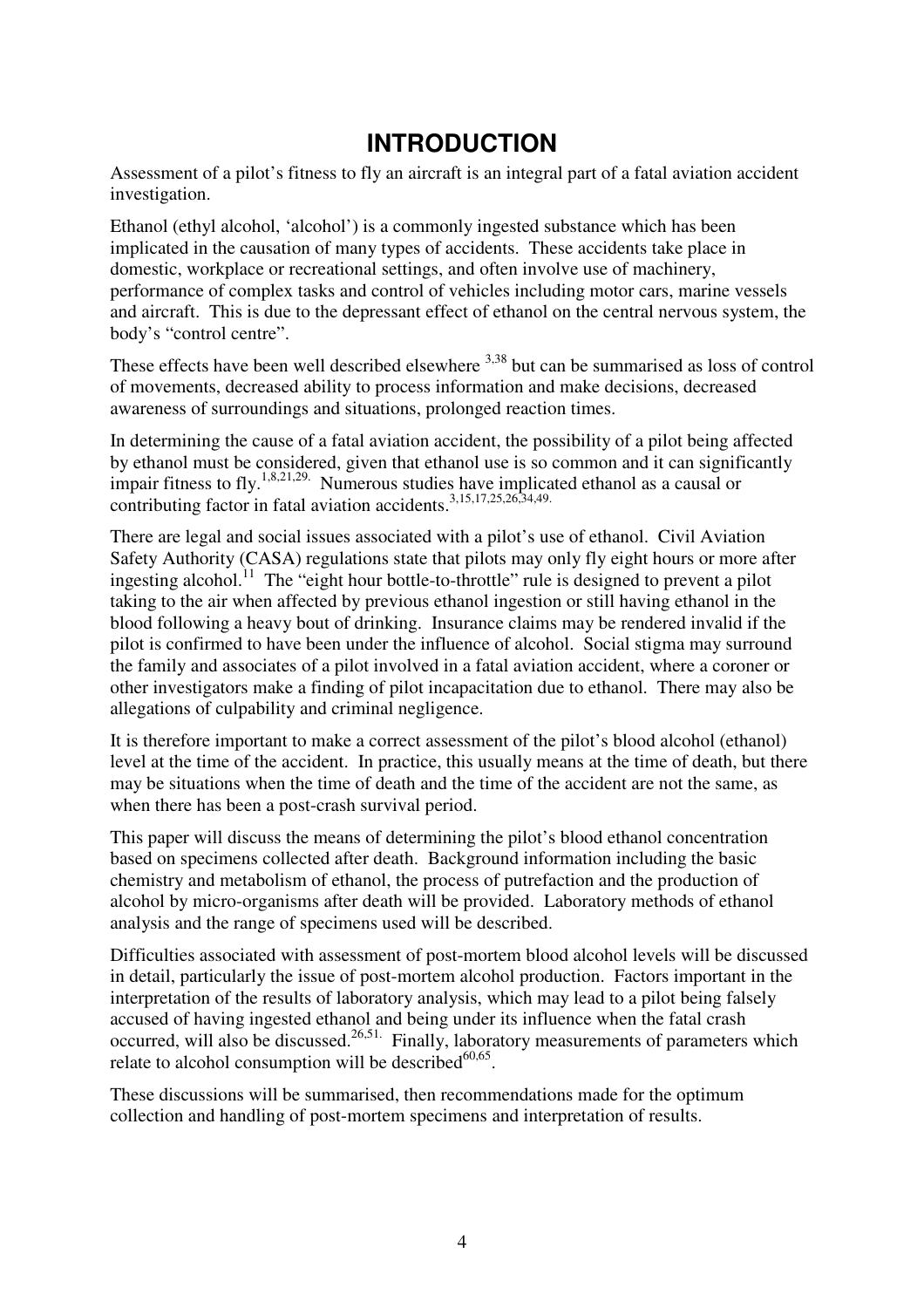# **BACKGROUND**

### **Chemistry of Ethanol**

Ethanol or ethyl alcohol belongs to the group of chemical compounds known as alcohols. These compounds are comprised of carbon, hydrogen and oxygen molecules arranged in specific configurations that give them certain properties such as solubility in water and lipid (fat) and volatility (ease of vapourisation).

In the biological world, ethanol is formed by the fermentation of sugar (glucose), first described by Gay-Lussac in 1810.<sup>20</sup>

$$
C_6H_{12}O_6 \rightarrow 2(CH_3CH_2OH) + 2(CO_2)
$$

This occurs by a series of chemical reactions facilitated by enzymes, known as the "Embden-Meyerhof pathway".

Ethanol is the specific type of alcohol present in 'alcoholic' drinks and is usually the only alcohol present, an exception being fruit brandies. These are distilled from fermented mashed fruit rather than the more common process of fermenting fruit juices, and the end product may also contain butanol.<sup>6</sup> In the manufacture of alcoholic drinks, yeasts (micro-organisms) are added to a substrate ( sugar-containing medium) to produce alcohol by fermentation.

'Blood alcohol concentration' (BAC) is measured for medico-legal and forensic purposes but it is the ethanol level in blood that is correlated with the decrement in human performance. The two levels are often assumed to be the same and the terms 'blood alcohol' and blood ethanol' are used interchangeably. Some laboratory methods used for the determination of BAC measure other alcohols in addition to ethanol.

### **Metabolism of Ethanol**

When ethanol is ingested (usually in the form of an 'alcoholic' beverage) it is rapidly absorbed into the circulating bloodstream. It passes readily through the wall of the stomach by the simple process of diffusion.

According to Fick's law, the rate of diffusion across a membrane is proportional to the concentration gradient on either side of the membrane.<sup>20</sup> It follows that the more ethanol there is in the stomach, the quicker it will be absorbed. There are other factors such as the presence of food in the stomach, temperature and gastric motility (the mechanism whereby stomach contents pass into the small intestine) which affect this rate.

Ethanol that has not been absorbed whilst it was in the stomach is rapidly absorbed in the upper part of the small intestine. The ethanol passes from the gastro-intestinal tract into blood in the portal venous system (blood vessels draining the gastro-intestinal tract and carrying nutrients in blood to the liver where metabolism takes place). A small proportion of ethanol is removed from the blood by the liver the first time that the portal blood flows through the liver ('first pass metabolism').

The remainder mixes with circulating blood and equilibrates rapidly in other body organs and tissues. Since ethanol is highly soluble in water, once equilibration has occurred, the actual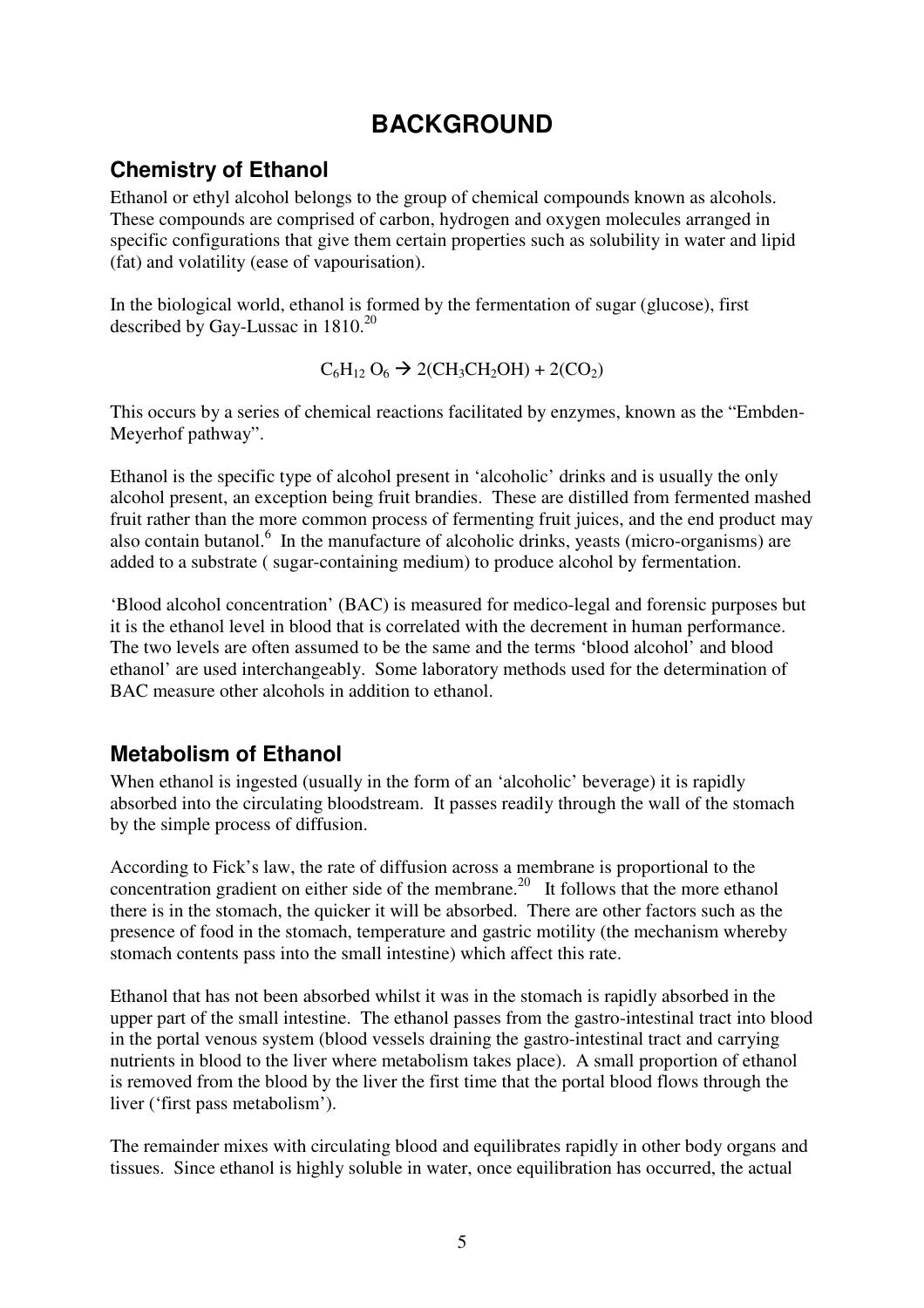levels of ethanol in different tissues depend on the water content of that tissue (most organs and tissues have a high water content).

Ethanol is then metabolised (broken down) in the liver by several different enzyme systems, the main one being the 'alcohol dehydrogenase' system. Carbon dioxide and water are the end products after formation of intermediaries acetaldehyde and acetic acid.

Some ethanol is filtered by the kidneys and passes unchanged into the urine.

After a period of time, the ethanol level of blood and tissues decreases as it is continually removed from circulation and metabolised in the liver. The rate of metabolism is variable, but formulae have been created which try to predict the amount of ethanol an individual had ingested based on the measured BAC.

### **Putrefaction**

The definition of death used to be "cessation of respiration and circulation". With the advent of artificial respiration, cardiac bypass machines and organ transplant programmes however, the definition has had to change. The legal definition of death now includes 'brain death' where a series of neurological tests demonstrate the absence of any brain function although respiration is provided by mechanical means and circulation continues.<sup>27</sup>

When a person 'dies', not all of that person's bodily functions and tissues 'die' at the same time. With respiratory and circulatory failure, oxygen is no longer delivered to organs and tissues and the dependence of a particular organ or tissue on oxygen will determine how quickly the organ or tissue 'dies'. The corollary of this is that some metabolic processes may continue for some time after brain death has occurred.

Included in these processes are the body's 'defence mechanisms'. The human body has a number of features which protect it from infection and invasion by micro-organisms and toxic substances. The most obvious of these is the skin, which, when intact, provides an efficient barrier to bacteria and some toxins. Another example is the gastro-intestinal tract or 'gut' (where bacteria normally reside and may assist in the breakdown of food substances so they can be absorbed or eliminated). Whilst the person is alive and well, the defence mechanisms prevent gut organisms from reaching other parts of the body where they may cause harm. After death, the mechanisms become inactive or break down, and bacteria can disseminate throughout the body.

In a deceased body, one of the early signs of this is the greenish discolouration of the abdomen, most pronounced on the right, where the skin overlies the caecum (that part of the intestine containing large numbers of bacteria). Other signs include bloating or gaseous distension of the abdomen and genitalia (where gas is formed by bacterial activity) and 'marbling', which is a red-green abourising pattern seen on the skin due to the formation of sulfhaemoglobin by bacteria breaking down blood in blood vessels.<sup>16,30</sup>.

The above changes occur at a variable time after death.

The post-mortem spread of bacteria and other micro-organisms can be facilitated by a number of conditions, including disease states, adverse environmental conditions and trauma. Unfortunately, it is these last two which are often present in aviation accident fatalities.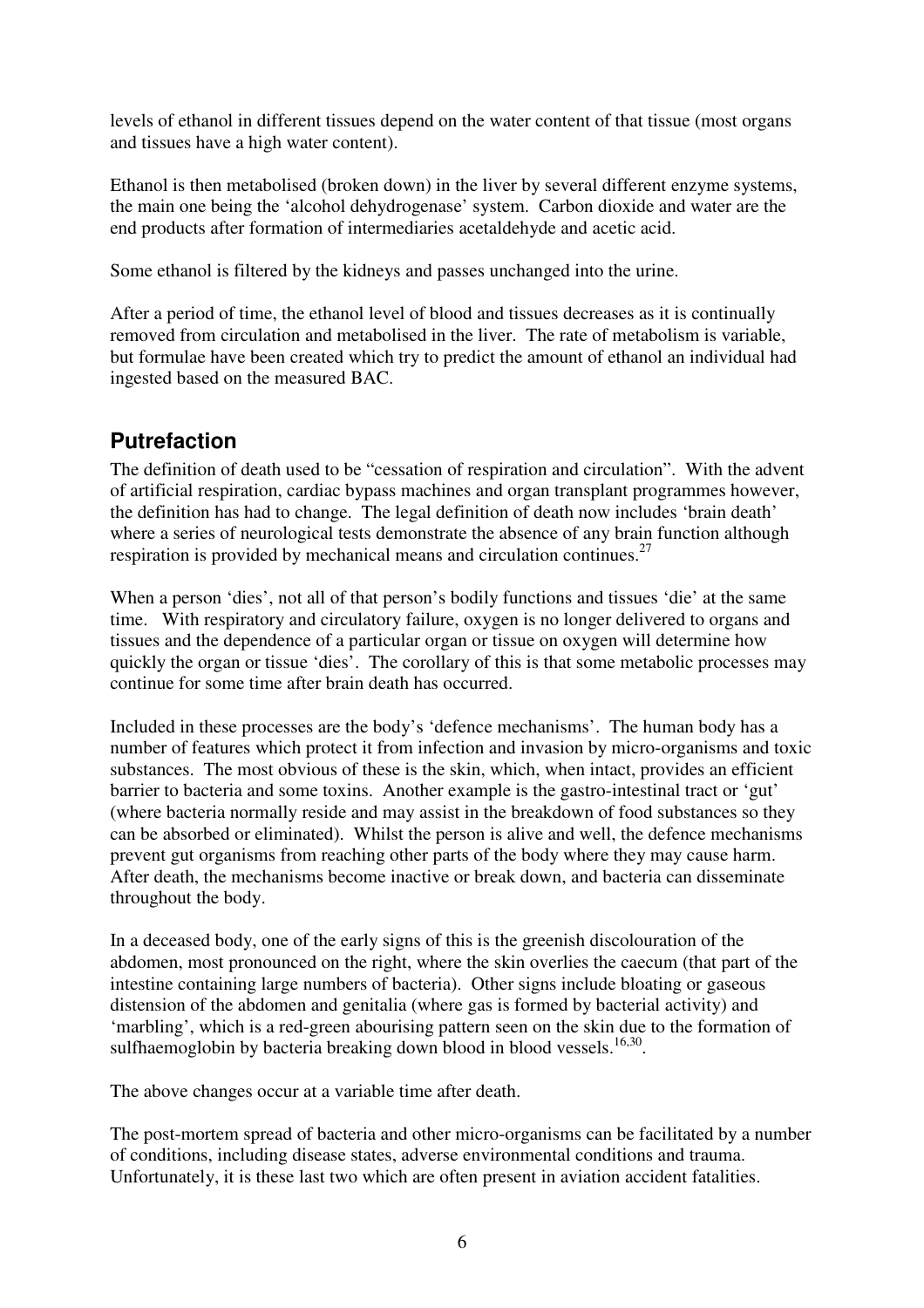These putrefactive changes complicate the autopsy by potentially masking or obliterating pathological changes in organs and tissues, mimicking injuries and contaminating specimens or rendering them unsuitable for analysis.

### **Micro-organism Production of Alcohol**

As mentioned previously, micro-organisms such as yeasts and bacteria are capable of producing alcohol from glucose (sugar) in the process of fermentation. This does not only occur when yeasts are deliberately introduced into the alcohol manufacturing process. They can produce alcohol whenever environmental conditions sustain their activity, and suitable substrates (eg glucose) are present. A deceased body may provide ideal conditions for microorganisms to flourish. 16,23.

Alcohol production by micro-organisms has been demonstrated in animals and humans.<sup>4,16,22,40.</sup> In one study, various groups of bacteria were isolated from deceased tissue, then inoculated into blood and the amount of alcohol produced was measured.

In general, it has been shown that micro-organisms can produce alcohol in deceased bodies and that this process occurs within a few days of death, when an unpreserved body is stored at room temperature (~20-25 $\rm{^0C}$ ) and more rapidly at higher ambient temperatures.

The alcohol produced by micro-organisms is usually not pure ethanol. A number of volatile products including alcohols may be produced. These include butanol, 2-propanol, acetone, methanol, 1-propanol.<sup>9,35</sup>

Micro-organisms can use a number of different substrates to produce alcohol, the main one being glucose but others include glycogen, glycols, pyruvate, lactate, amino acids, ribose. The specific pathway, by-products and end-products of the process vary according to the substrates available and the enzymes present in the micro-organisms. Organisms capable of producing alcohol in deceased bodies include Candida albicans (yeast), Clostridium sp., Escherichia coli, Streptococcus faecalis, Lactobacillus sp. and Proteus vulgaris. 13,16,35. Many of these organisms are present within the bowel during life. Other species that are present on the skin or in soil may enter the body after death, particularly when the skin has been breached, as in the case of traumatised bodies.

# **Methods of Analysis**

There are four main laboratory methods for the analysis of ethanol in biological specimens.

#### (i) Widmark method

First described in 1922, this is a method for quantifying alcohol based on the oxidation of potassium dichromate in the presence of sulphuric acid, followed by a titrimetric analysis.<sup>1,28.</sup> It is non-specific, as alcohols other than ethanol (eg methanol) and related compounds such as acetone and ether can all be involved in the oxidation reaction.

#### (ii) Alcohol dehydrogenase

This method uses one of the enzymes which metabolises alcohol in animals and humans. The enzyme was first obtained from horse liver and yeast in the 1940's. This method largely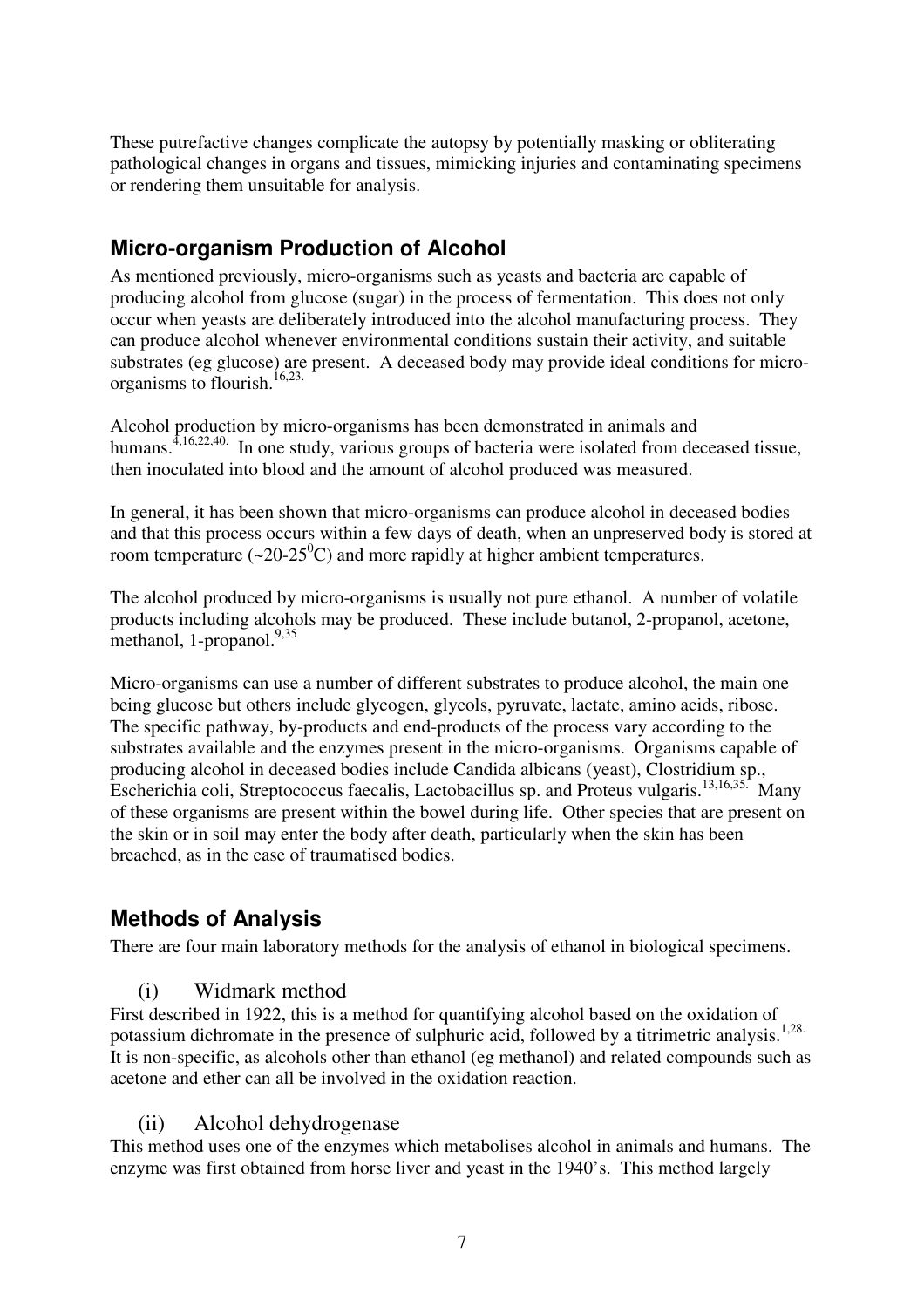replaced the earlier Widmark method, but there were still problems with specificity, as primary alcohols (including ethanol) such as isopropanol and n-propanol also reacted positively.<sup>28</sup> This method is still used in some laboratories.

#### (iii) Gas chromatography

In this method, a sample of the fluid being tested (eg whole blood, vitreous, urine) is injected directly into a column and the result detected by a flame ionization detector. The method gives rapid results, and is specific for ethanol. Other alcohols can be readily detected by the pattern of peaks on the chromatograph.<sup>18,50.</sup>

#### (iv) Head-space Gas Chromatography

This method is the "gold standard" for volatile analysis. The principle is the distribution between a carrier gas and a liquid phase of a volatile substance, sampled from the vapour above a heated solution of the specimen. The differential distribution of the volatile substances depends on their physicochemical properties (eg solubility, boiling point), allowing compounds to be identified and quantitated specifically.<sup>36</sup>

The majority of laboratories today use either Gas Chromatography or Head-space analysis to determine alcohol concentrations.

#### **Specimens**

#### (i) Blood

Blood is the usual specimen provided for ethanol analysis. Transport legislation states acceptable ethanol (alcohol) concentrations in blood (either whole blood or plasma) and the results are usually expressed as mg% (eg 0.05) or mg/dL.<sup>20</sup> The legislation also states how a specimen must be obtained in a living person and the method of storage.<sup>48</sup> No such legislation governs the taking of samples from a deceased person.

The site from which post-mortem blood is obtained is important.<sup>39,46</sup> The preferred site is the femoral vein. Blood from the pericardial sac or chest cavity can have falsely elevated alcohol levels due to post-mortem diffusion of alcohol from the stomach.<sup>42,44</sup> Blood should be collected into containers with appropriate preservative (eg 200mg sodium fluoride) and anticoagulant (eg 30mg potassium oxalate), depending on how the analysis is to be performed (eg on 'whole blood' or plasma). 41,43.

Because of ethanol's uniform distribution through the body, other fluids and tissues can be used for analysis.

#### (ii) Vitreous

This is the fluid within the eye.<sup>24</sup> It is colourless, transparent and gel-like, consisting of 99% water with small amounts of salts and mucoprotein, and it is enclosed by the vitreous membrane. No blood vessels connect directly to the vitreous, which receives nutrients from vessels supplying the retina and adjacent structures. It is not normally subject to contamination by micro-organisms and its high water content means that measured ethanol levels (ethanol crossing readily through the vitreous membrane) are comparable to blood levels.<sup>50</sup> Due to its anatomical site, it is usually well-preserved after death, only disappearing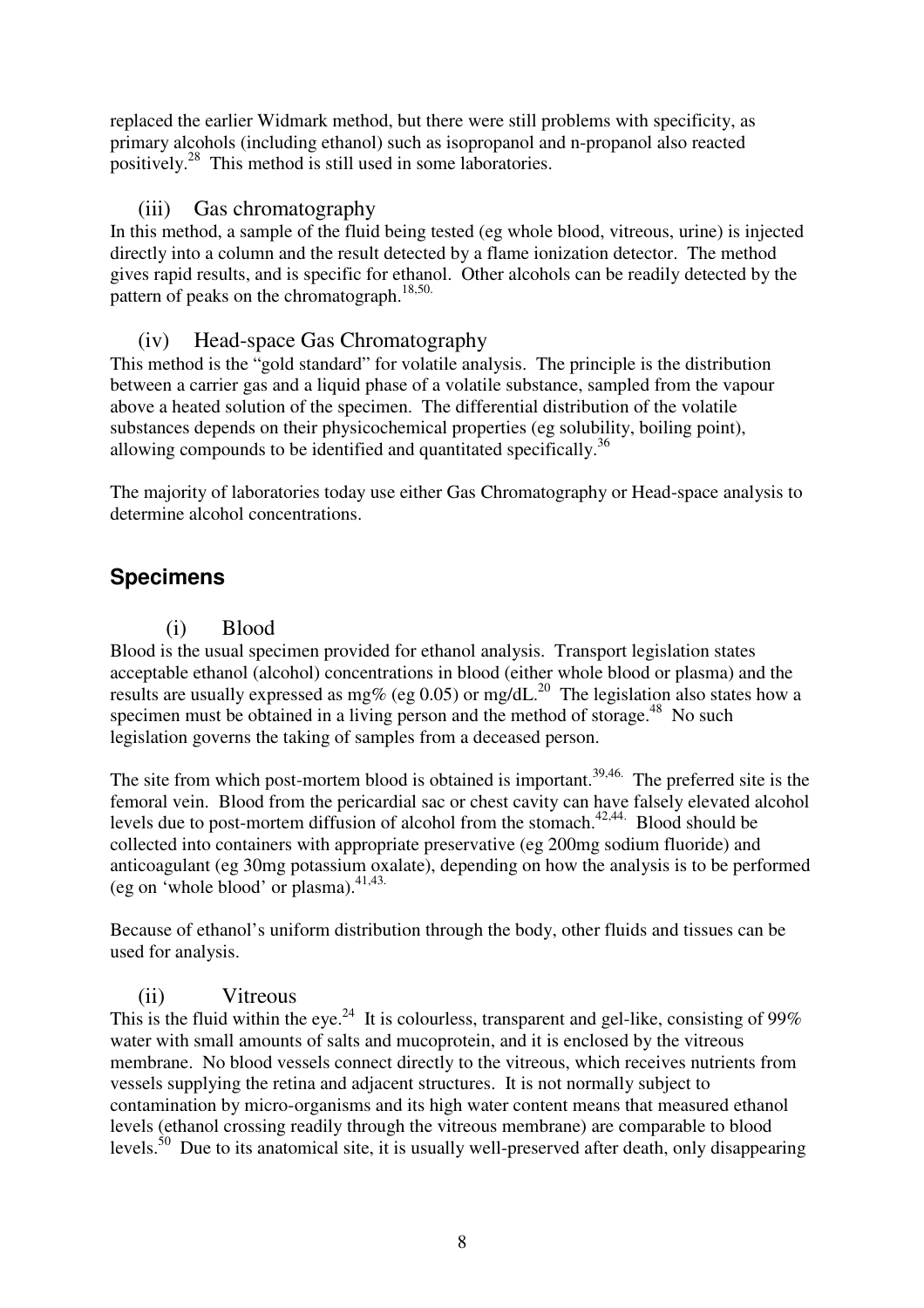if there have been extensive eye injuries or advanced decomposition with collapse of the eyeball. 10,14,19,32,45.

#### `(iii) Urine

Urine is the fluid filtered by the kidneys which collects in the bladder. Like vitreous, it is resistant to post-mortem contamination by micro-organisms. Post-mortem alcohol production in urine only occurs when the urine contains large amounts of glucose (as is sometimes found in persons with diabetes) or there has been a bacterial or yeast infection (urinary tract infection) during life. 18

If urine is present in the bladder after death, it is easily sampled at autopsy. The bladder must be intact, however, or the urine may be subject to contamination by other fluids. If the deceased passed urine shortly before or at the moment of death, the bladder will be empty and no urine available for sampling.

A urine alcohol measurement does not reflect the alcohol content of urine at any point in time (eg time of death). It represents an average of the levels in urine collected in the bladder which may have taken several hours. $31$  As long as this is recognized, urinary alcohol estimation is a useful measurement.

#### (iv) Bile

Bile is a fluid excreted by the liver containing enzymes which aid digestion. It is stored in the gall-bladder. Like any other body fluid, it may contain alcohol after ingestion of ethanol, but the correlation with blood levels is generally poor and dependant on many variables. Bile is also subject to contamination by post-mortem diffusion and contamination by bacteria, with possible endogenous alcohol production.<sup>53</sup>

#### (v) Other fluids

It may be possible to test cerebrospinal fluid for alcohol but this fluid is often difficult to sample, and it may be lost if there has been significant trauma to a body, particularly head and spinal injuries.

Saliva is not routinely used for post-mortem analysis, the main difficulties being specimen collection and contamination but current studies may demonstrate its usefulness.<sup>47</sup>

#### (vi) Solid Organs

One of the main problems associated with the measurement of alcohol content of solid organs such as liver, brain, muscle is meaningful correlation with blood alcohol concentrations. Although these organs have a high water content, they also contain variable amounts of lipid (fat) which must be measured and taken into account when comparing alcohol levels with those in blood. There are also technical difficulties with the preparation of these specimens which limit their usefulness.<sup>19</sup>

#### (vii) Gastric Contents

Studies have shown that alcohol does not remain in the stomach for very long following ingestion. It is absorbed rapidly into the blood during life, as previously described, and diffuses into surrounding tissues after death. Gastric contents is therefore not a reliable specimen for assisting the estimation of blood ethanol levels.<sup>20,42,44.</sup> It does have some value,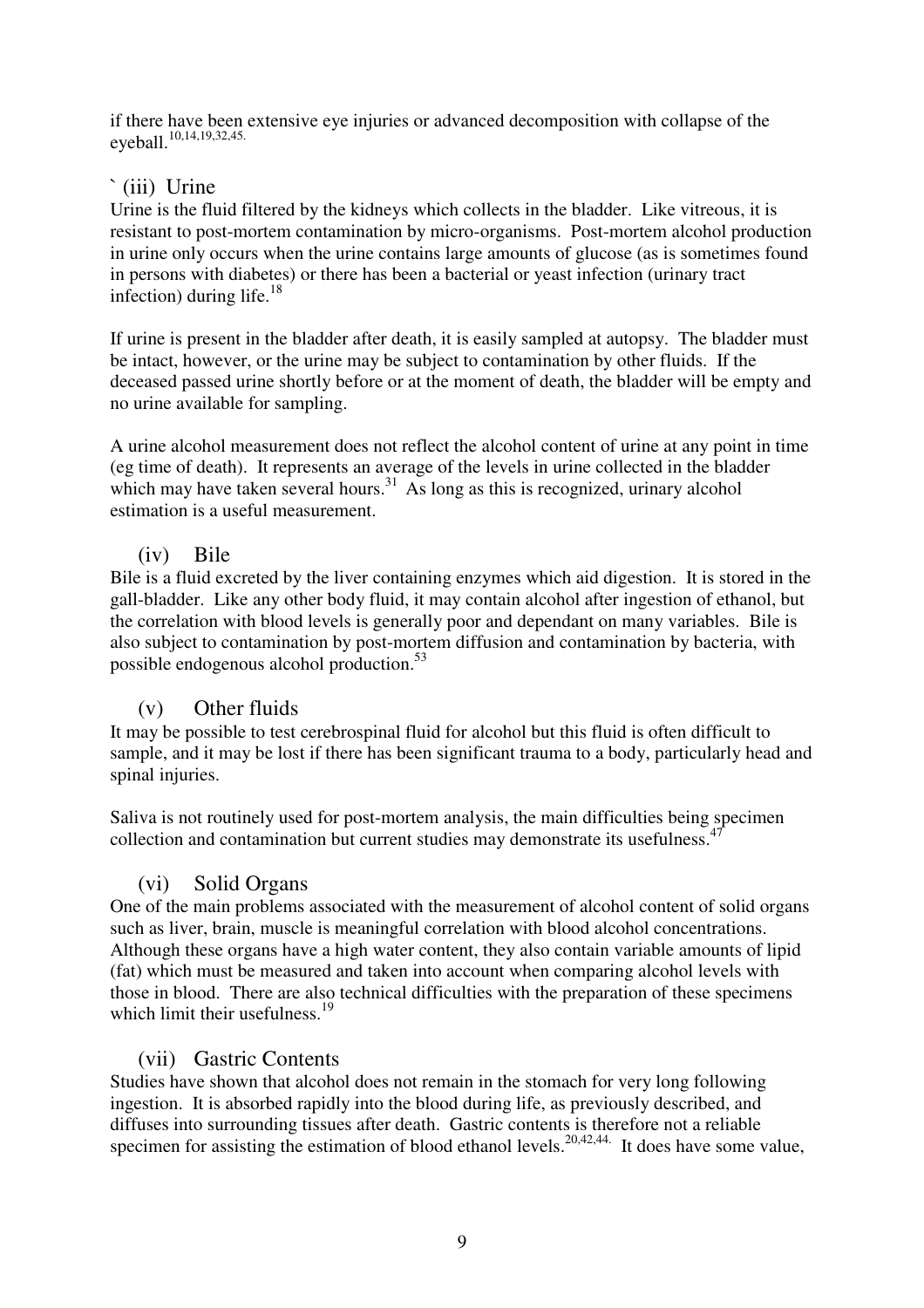in that a high gastric ethanol content is almost certainly indicative of recently ingested alcohol.

#### (viii) Bone Marrow

Bone marrow has been suggested as a specimen for alcohol determination.<sup>53</sup> Red marrow (containing blood components and precursors) can be obtained in adults from the 'flat' bones such as pelvis, sternum and ribs. It is well protected from contamination and may still be present when other suitable specimens have been lost due to trauma or decomposition.

This study demonstrated good correlation between BAC and bone marrow alcohol concentration when correction was made for the lipid content of marrow. This method is not used generally but it has potential for future development.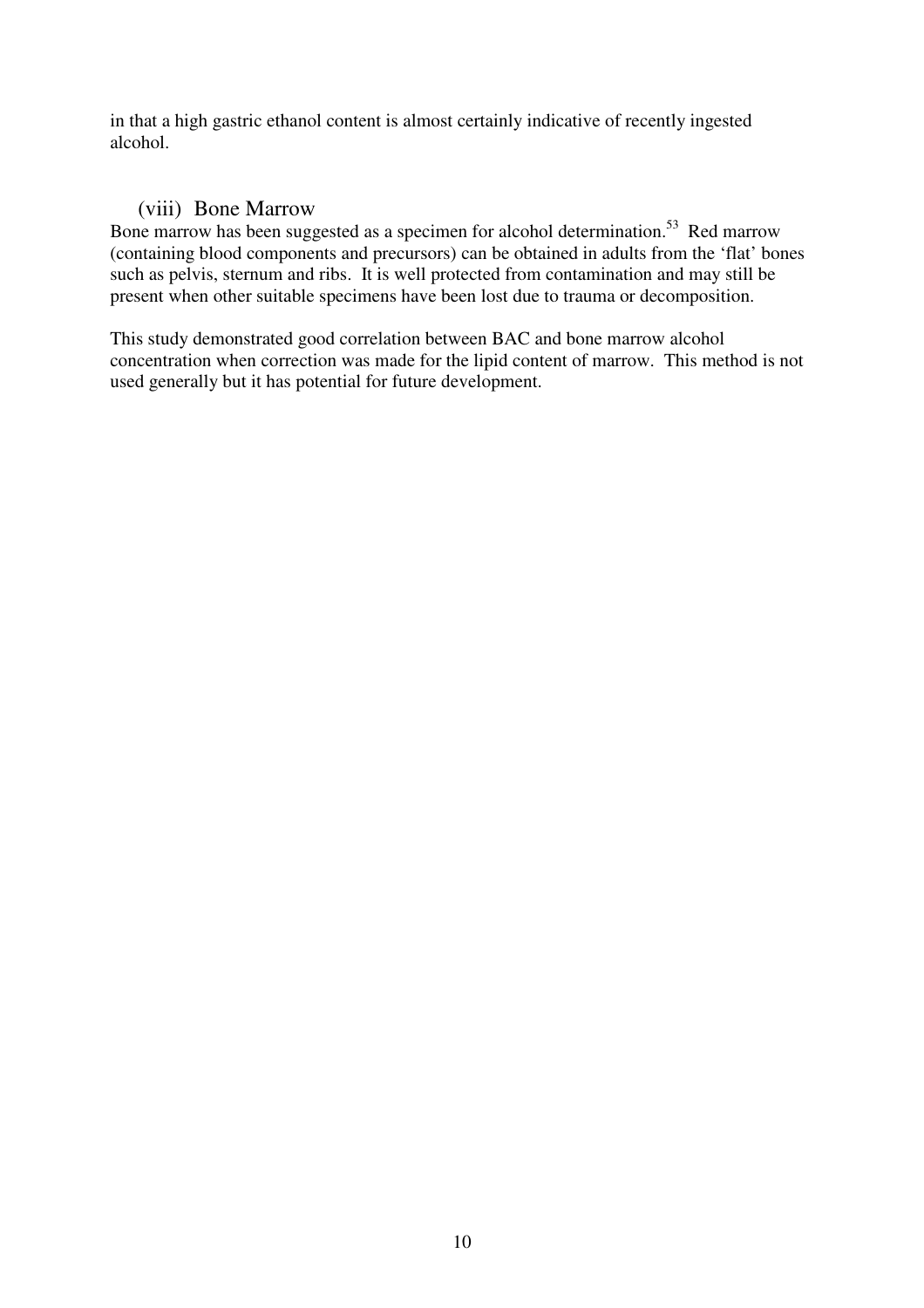# **DIFFICULTIES ASSOCIATED WITH THE ASSESSMENT OF POST-MORTEM ALCOHOL LEVELS**

### **Post-accident Survival**

The time of death in a fatal accident may not necessarily be the same as the time of the accident. Even if lethal injuries are sustained, there may be a period of time before death actually occurs. If the post-accident survival period is 1-2 hours or more, even if the pilot had an elevated blood ethanol concentration at the time of the crash, metabolism of ethanol would continue and at the time of death, the blood alcohol level may not be detectable. This scenario should be considered whenever there is the possibility of a significant post-crash survival period.

# **In vitro Consumption of Alcohol**

A blood ethanol level may appear artificially low if there has been inappropriate or inadequate storage of the specimen. This is usually the result of contamination of the specimen by micro-organisms which metabolize the ethanol in the specimen to other compounds. In order to minimise this problem, specimens should be collected with appropriate preservatives (eg sodium fluoride) and refrigerated at  $4^0C$  immediately after collection.  $33,39,40,41,43$ .

# **Post-mortem Diffusion/Contamination**

Contamination occurs when there has been disruption of the stomach or other hollow organ with spillage of contents, possibly containing ethanol, into other body cavities. If blood is collected from these cavities, (eg pooled blood in the chest), it may show falsely elevated ethanol levels.

Post-mortem diffusion of ethanol across the gastric or bowel wall can occur in intact and disrupted bodies.<sup>40,41,42,44,54.</sup> A blood sample taken from a peripheral vein, eg the femoral vein (large vein in the groin) is not generally subject to these processes and is therefore the site of choice. 39,46. Similarly, urine, vitreous (and probably bone marrow) are less likely to be affected compared with more centrally located organs and sites such as liver and gall bladder.

# **Post-mortem Production of Alcohol**

The mechanism whereby this occurs has previously been discussed.<sup>4,16,22,35,40,43,51.</sup> It is usually not a problem in at least the first 24-48 hours following death. As the post-mortem interval increases, so does the likelihood of endogenous alcohol production by microorganisms, particularly when environmental temperatures are high and the body has been traumatised. 13,23.

It is difficult to state with any certainty, the time period after death at which post-mortem alcohol production commences. It is also difficult to state with certainty, the time interval after death when post-mortem alcohol production has occurred to a significant degree and is contributing to measured alcohol levels. The reason for this uncertainty is the large numbers of variable factors which affect the process. These include environmental conditions,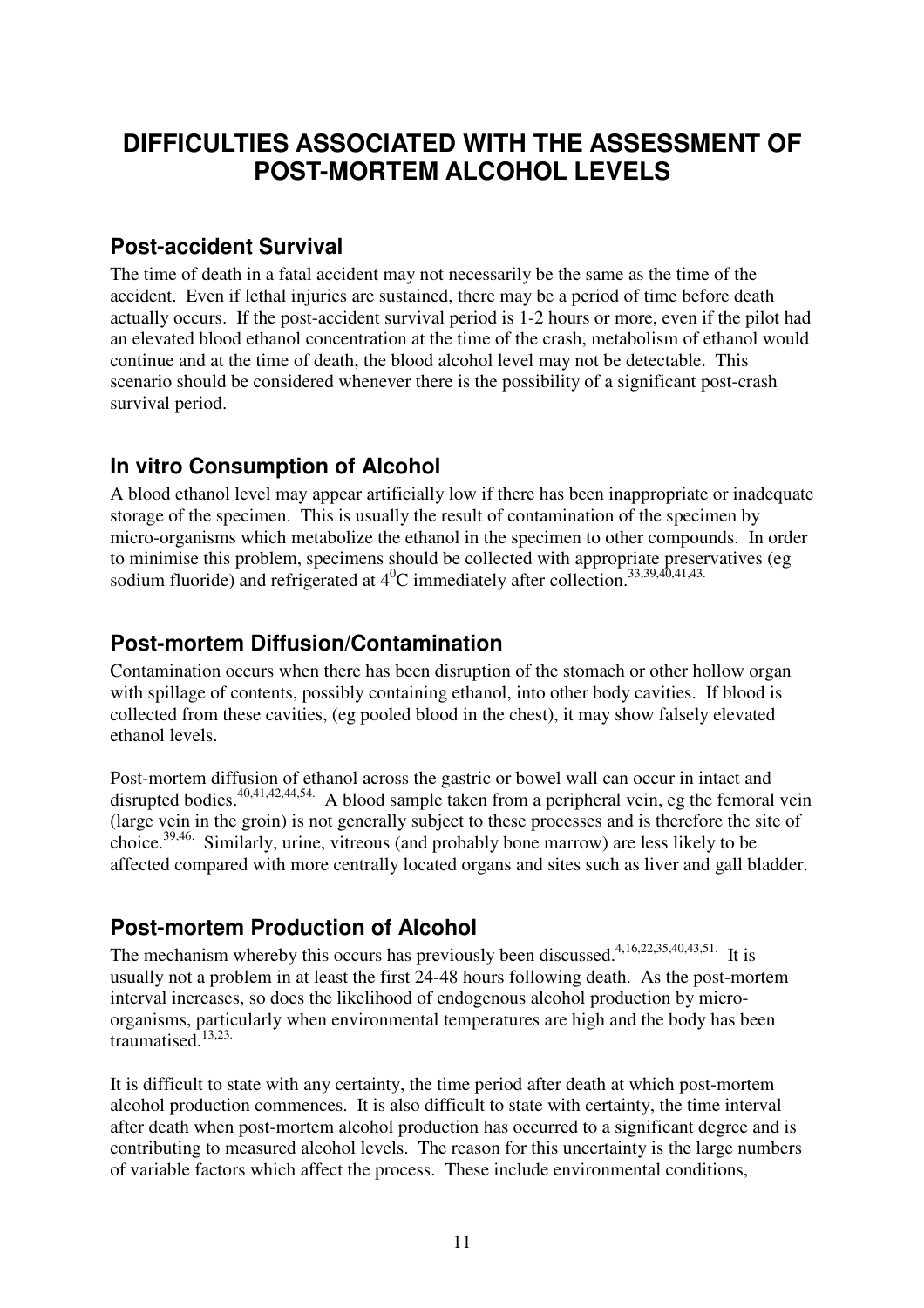particularly temperature, airflow and humidity, the state of the body (eg intact or traumatised, burnt or immersed), body size and presence of clothing. The state of health of the deceased during life is also a factor.

Given this uncertainty, only a very approximate time period can be offered as a guide as to when post-mortem alcohol production occurs. In general, at temperatures less than 5°C, postmortem alcohol production would not be expected to occur for at least a week and possibly not at all. When ambient temperatures are between 5–20°C, post-mortem alcohol production may occur at a significant level after 48 hours. At temperatures in excess of  $20^{\circ}$ C, postmortem alcohol production may occur after 24 hours to significant levels as discussed elsewhere in this paper.

It must be emphasized that the above time frames are approximate, and ambient temperature is not the only factor influencing the rate of post-mortem alcohol production. An assessment of the extent of the body's putrefactive changes at autopsy is a better guide to the likelihood of significant post-mortem alcohol production.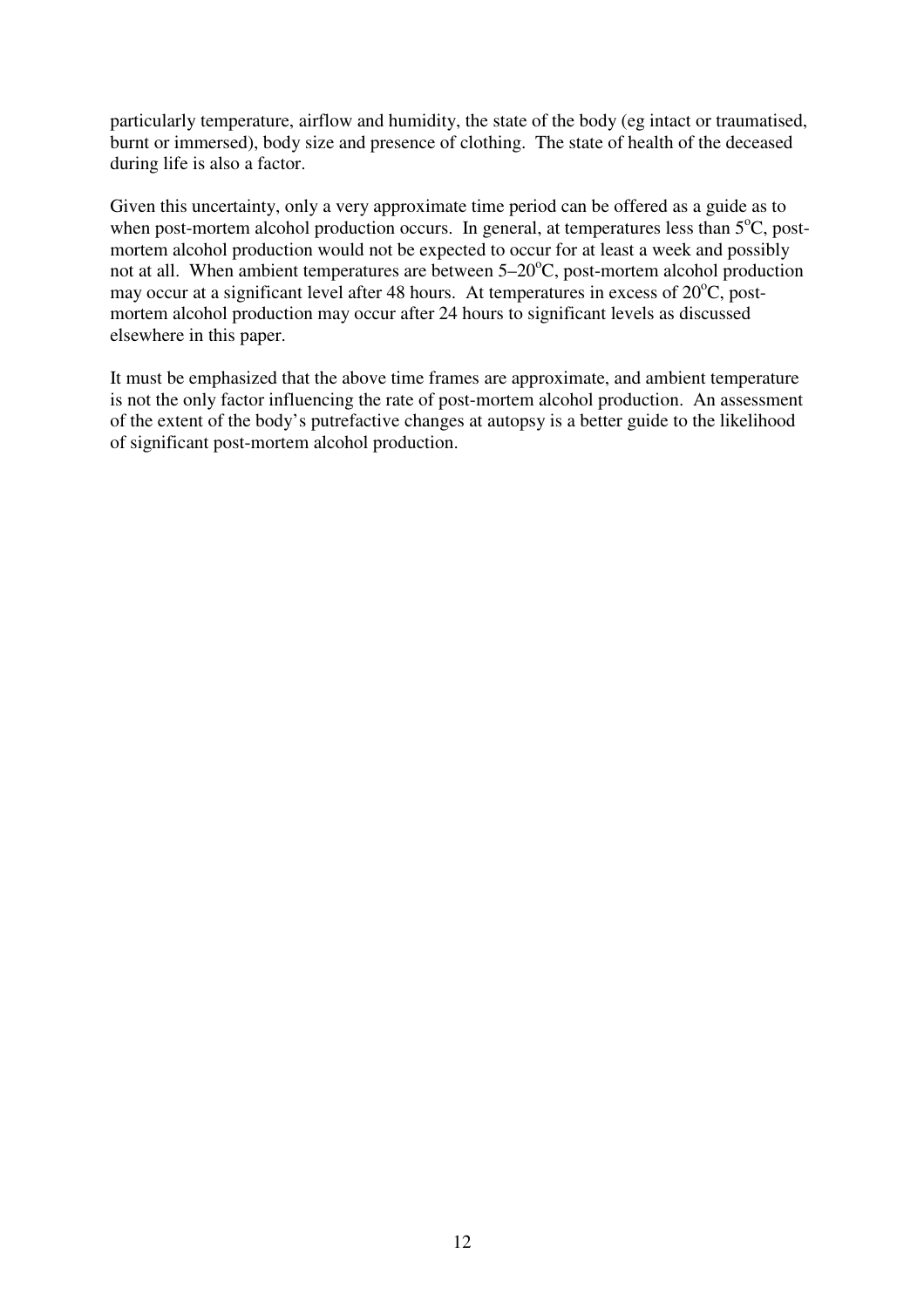# **INTERPRETATION OF THE RESULTS OF ANALYSIS FOR ETHANOL**

### **Suitability of Sample for Analysis**

In order to draw valid conclusions from the results of post-mortem ethanol analysis, it is important to assess the reliability of the specimen. Details of collection including time and site of collection are necessary. The state of the body (eg 'normal', burnt or showing mild/moderate/advanced decomposition changes) should also be known. If the body is showing external signs of decomposition, the results of ethanol analysis must be interpreted with care. Suitability for analysis of the actual biological specimens collected can be made by subjecting them to microbiological testing. This can be done by the following methods:

#### (i) Direct Microscopy

Micro-organisms can be seen in a sample of the specimen under the microscope, with special staining techniques.<sup>25</sup>

#### (ii) Culture

\Colonies of micro-organisms can be grown following inoculation of suitable culture media by a small sample of the specimen.<sup>25</sup>

#### (iii) DNA testing

This method uses PCR (polymerase chain reaction) and microbial DNA primers designed for identifying three common ethanol-producing micro-organisms, Candida albicans, Proteus vulgaris and Escherichia coli. It is probably not available in most laboratories.<sup>52</sup>

If microbiological studies show the specimen to contain large numbers of micro-organisms or sustain considerable microbial activity, the specimen is likely not to be optimal for analysis, and the production of endogenous alcohol is probable and certainly cannot be excluded. If however, no microbial activity is demonstrated, the likelihood of any ethanol present in the specimen being due to ingestion is much higher, although endogenous production may not be able to be completely ruled out.

# **Comparison of Multiple Specimens**

Given that vitreous is a useful fluid to sample (if the eyeball is intact after death), many studies have been performed attempting to correlate vitreous alcohol concentration (VAC) with blood alcohol concentration (BAC), and in doing so, determine if the measured BAC is due to ingested ethanol or endogenously-produced alcohol.<sup>29</sup>

One study found that a BAC of <0.03g/dL was often associated with a negative VAC, and could therefore be attributed to post-mortem (endogenous) alcohol formation. A BAC of 0.05 had an 85% chance of being associated with a positive VAC, and  $> 0.05$  had a 99% chance.<sup>10</sup> These figures are based on statistical analysis and therefore cannot be definitively applied to an individual case, limiting their usefulness. The principle remains sound, however, that if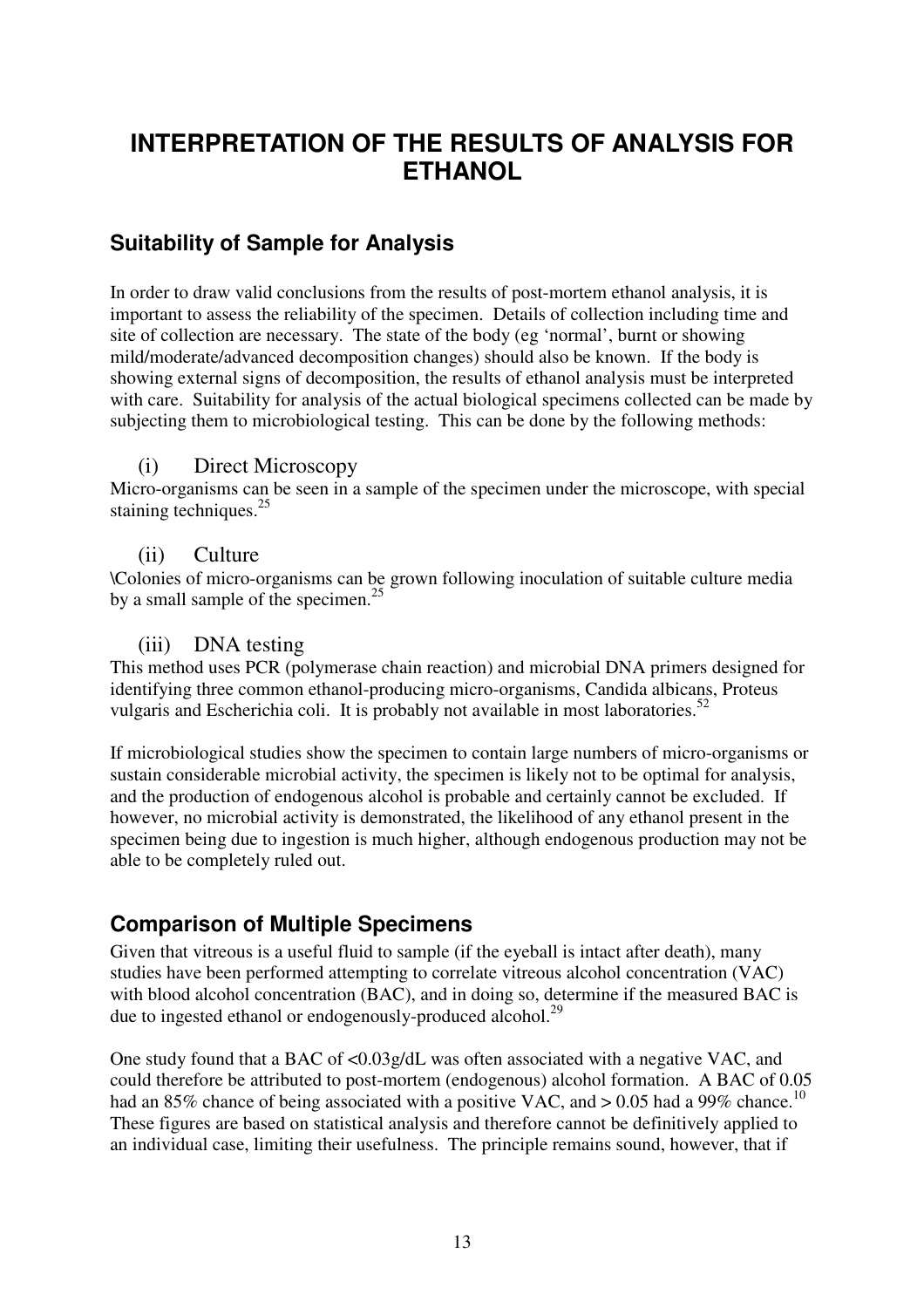the VAC is negative in the face of a positive BAC, endogenous alcohol formation is a strong possibility.

Other studies have attempted to calculate a conversion factor whereby BAC can be determined from a measured VAC according to the formula

$$
BAC = conversion factor x VAC
$$

This 'conversion factor' has been variously calculated as being between 0.75 and 1.01, but is probably lies between 0.85 and  $0.95$ .<sup>14,19,32,45,50,53.</sup>

The same general principles regarding the relationship between VAC and BAC can be applied to urinary alcohol concentration (UAC) and BAC. If BAC is positive and UAC is negative, the likelihood is that alcohol measured in the blood has been produced post-mortem. The exception is when ethanol has only recently been ingested and has not yet had time to be filtered into the urine and collect in the bladder. Conversion factors for UAC into BAC have been devised but are not generally useful as the UAC is an averaged measurement over a period of time. 31

### **Absorptive/Elimination Phase of Ethanol**

As outlined earlier, ingested ethanol is rapidly absorbed from the gastro-intestinal tract and reaches equilibrium in blood with organs and tissues. It is then gradually eliminated by metabolism in the liver. In the absorptive phase, BAC may be higher than VAC and UAC. One study used the alcohol level in gastric contents to indicate whether the alcohol is in an absorptive or equilibrium phase.<sup>2</sup> If gastric alcohol concentration was less than  $0.5g/100ml$ , it could be assumed that the alcohol was no longer in the absorptive phase and that BAC could be calculated from VAC. The usefulness of trying to assess the phase is limited however, and alcohol concentration of gastric contents is not a test that is usually performed.

### **Formation of Other Compounds**

When alcohol is produced post-mortem by micro-organisms, the resultant compound is usually not pure ethanol. This is in contrast to ingested alcohol which usually consists solely of ethanol. It follows then, that if volatile substances other than ethanol are present in autopsy samples, the likelihood is that endogenous production of alcohol has taken place.<sup>9</sup> One study has even suggested that the ratio of ethanol to another volatile compound, n-propanol, can be used to calculate the amount of ethanol produced post-mortem, thereby allowing the amount of ingested ethanol in a specimen to be determined. Other studies have failed to support this proposition. Whilst the presence of other volatile compounds (eg propanol, isopropanol, acetone, acetaldehyde, butanol) may be a useful indicator that there is alcohol-producing activity by micro-organisms, it is not definite evidence of such. $^{20}$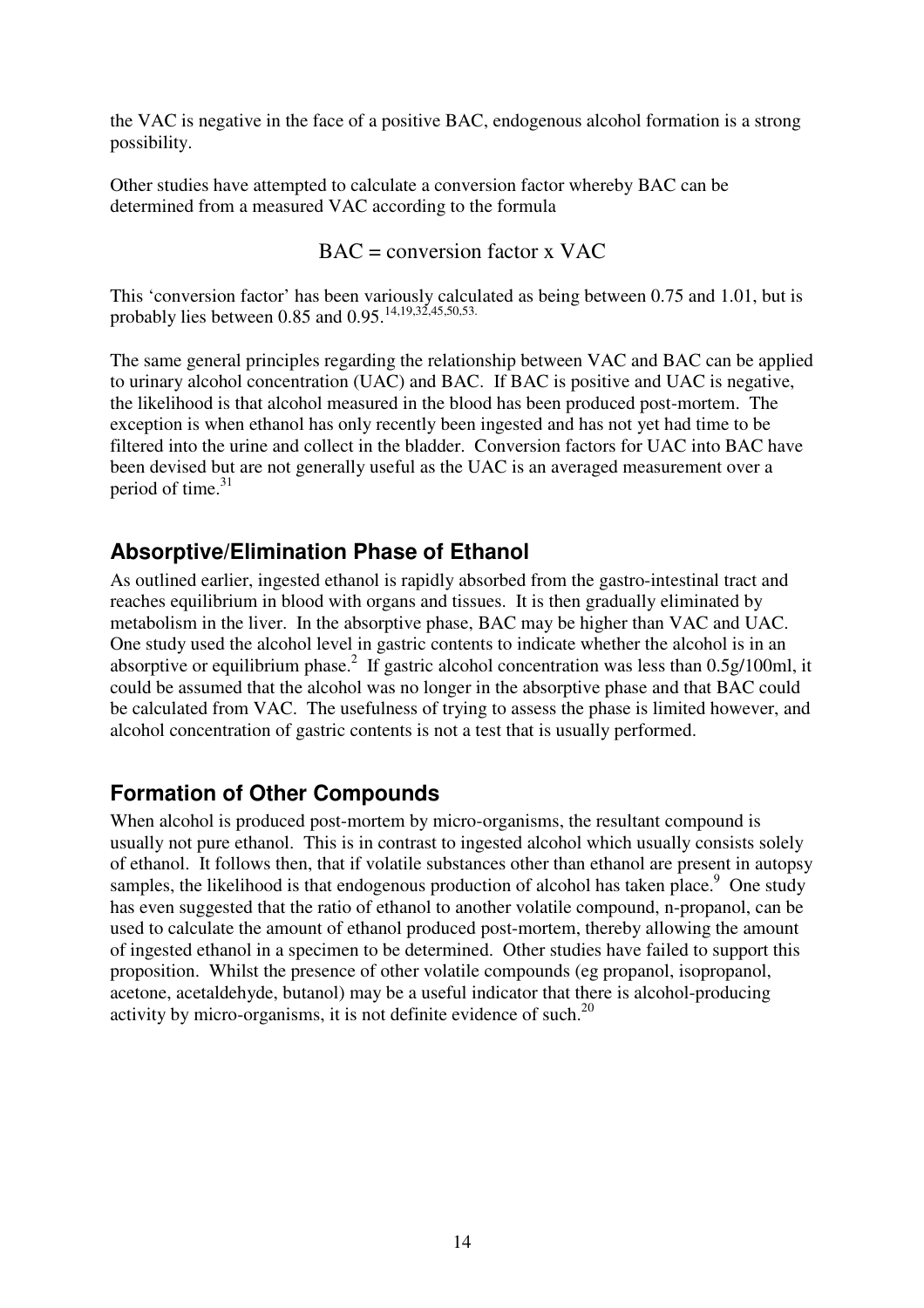# **OTHER LABORATORY MEASUREMENTS ASSOCIATED WITH ETHANOL INGESTION**

There are a number of parameters other than direct measurement of ethanol concentrations which can indicate ethanol consumption. These are generally used in a clinical setting where they can serve as markers of ethanol consumption and monitor patient compliance in alcohol rehabilitation and workplace abstinence. They have not been routinely applied in a forensic context and their usefulness in the area of fatal aviation accident investigation is probably limited. They will briefly be discussed below.

# **Ethyl Glucuronide (EG)**

This is a compound formed from a minor metabolic pathway of ethanol<sup>55</sup>. Less than 0.5% of ingested ethanol is conjugated in the liver with glucuronic acid to form this non-volatile, water-soluble compound which circulates in blood and is filtered by the kidneys to be excreted in urine where it was first detected in  $1967^{22,7}$ . It has also been detected in hair, and this is currently being used in some alcohol and drug monitoring plans clinically  $56,57$ .

Ethyl glucuronide is a stable compound and is also a specific indicator for ethanol ingestion 58,62,63,66,67,69,70,72 . This would suggest that it has forensic applications, however, measurement of EG levels in both blood and urine do not bear a constant relationship to BAC or UAC<sup>59,60,64,68</sup>. The demonstration of EG in a specimen is of qualitative value, that is, it only indicates recent (within the last 40 hours or even longer) ingestion of ethanol, not how much was ingested or at what time<sup>17</sup>. This limits its usefulness in fatal accident investigation, but if the only answer required of an investigator is "had the pilot been drinking in the 40 hours prior to death?", it may provide an answer<sup>73,74</sup>. Although it is a stable compound and is not produced by post-mortem activity of micro-organisms, there may still be problems with specimen availability (blood or urine) and contamination of specimens by decomposition products generally which may technically affect the assay.

### **Ratio 5-hydroxytryptanol to 5-hydroxyindoleacetic acid (5–HTOL: 5–HIAA)**

5–hydroxytryptamine (serotonin) is a neurotransmitter substance, normally broken down into 5–hydroxyindoleacetaldehyde (5–HIAL) which is either oxidized to 5–HIAA or reduced to 5-HTOL. Ethanol produces a shift to the reductive pathway, thereby increasing the ratio of 5-HTOL to 5–HIAA. The ratio remains elevated for several hours after ethanol ingestion. 5-HTOL and 5–HIAA are relatively stable in urine.

The main value of this test may be in its ability to confirm post-mortem alcohol production<sup>65,60</sup>. For example, post-mortem alcohol production may be suspected in a blood specimen which is positive for ethanol in the presence of a negative urine sample. A normal 5-HTOL: 5–HIAA in the urine confirms that the ethanol present in blood has not been ingested. It has similar limitations to the other tests, however, in that it is a qualitative indicator only of ethanol ingestion and a urine sample must be available.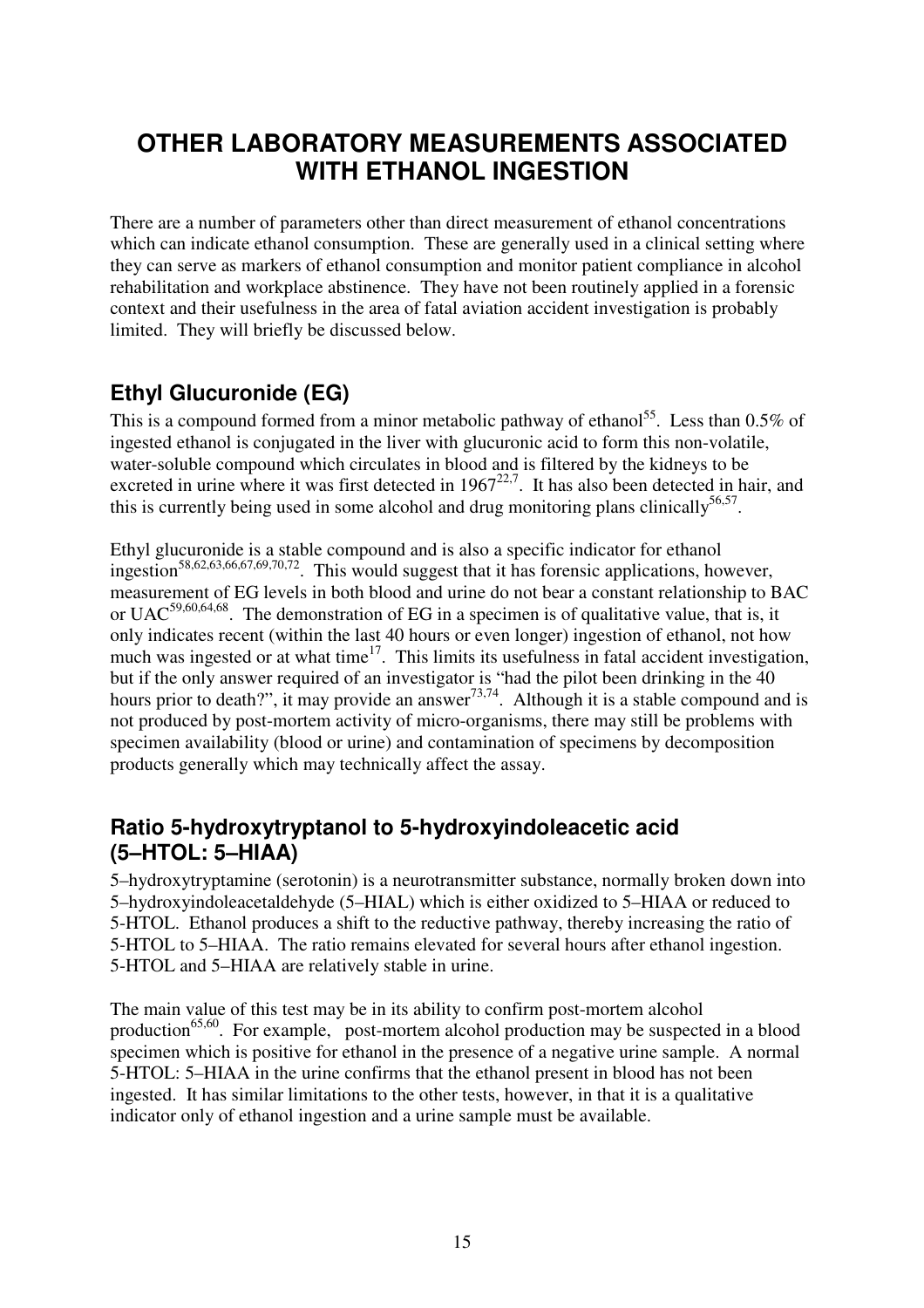# **Fatty Acid Ethyl Ester (FAEE)**

This compound is formed from free fatty acids and ethanol<sup>55,60</sup>. It is a marker of ethanol consumption, accumulates in fatty tissue and is detectable in hair. It is not necessarily stable in blood and its measurement is complex and affected by a number of pre-analytical variables. Its presence in hair may be useful as a qualitative marker in living patients but it does not appear to have forensic application.

# **Carbohydrate-Deficient Transferrin (CDT)**

Transferrin is a protein involved in iron transport throughout the body. The presence of ethanol and/or its metabolite acetaldehyde affect synthesis of proteins. Daily ethanol intake of 50-80g for a week will produce elevated levels of this abnormal transferrin molecule, measurable in blood<sup>65,60</sup>. These levels will return to normal following some days to weeks of abstinence. Elevated CDT levels are not specific for ethanol consumption, and can be found in association with liver disease including chronic viral hepatitis and other conditions. Problems with stability in samples also limit the usefulness of this test which has no forensic application.

# **Gamma Glutaryl Transferase (GGT)**

This is an enzyme present in the liver which is induced (or has its activity increased) by ethanol. It is one of the 'routine' liver function tests performed on a blood specimens and is useful in predicting a patient's recent ingestion of ethanol. Increases in GGT however, are not always due to ethanol, so like the measurement of MCV, it is not specific and has limited application in postmortem investigation

# **Mean Cell Volume (MCV)**

.

This is a measurement of the mean volume of a circulating erythrocyte (red blood cell). The MCV is usually increased in alcoholics (ie their red cells are bigger than normal). Factors other than ethanol can produce red cell enlargement however, so the test is not specific for ethanol. Haematological parameters such as blood cell measurements are poorly preserved in post-mortem blood samples so this test has no practical application in fatal accident investigation.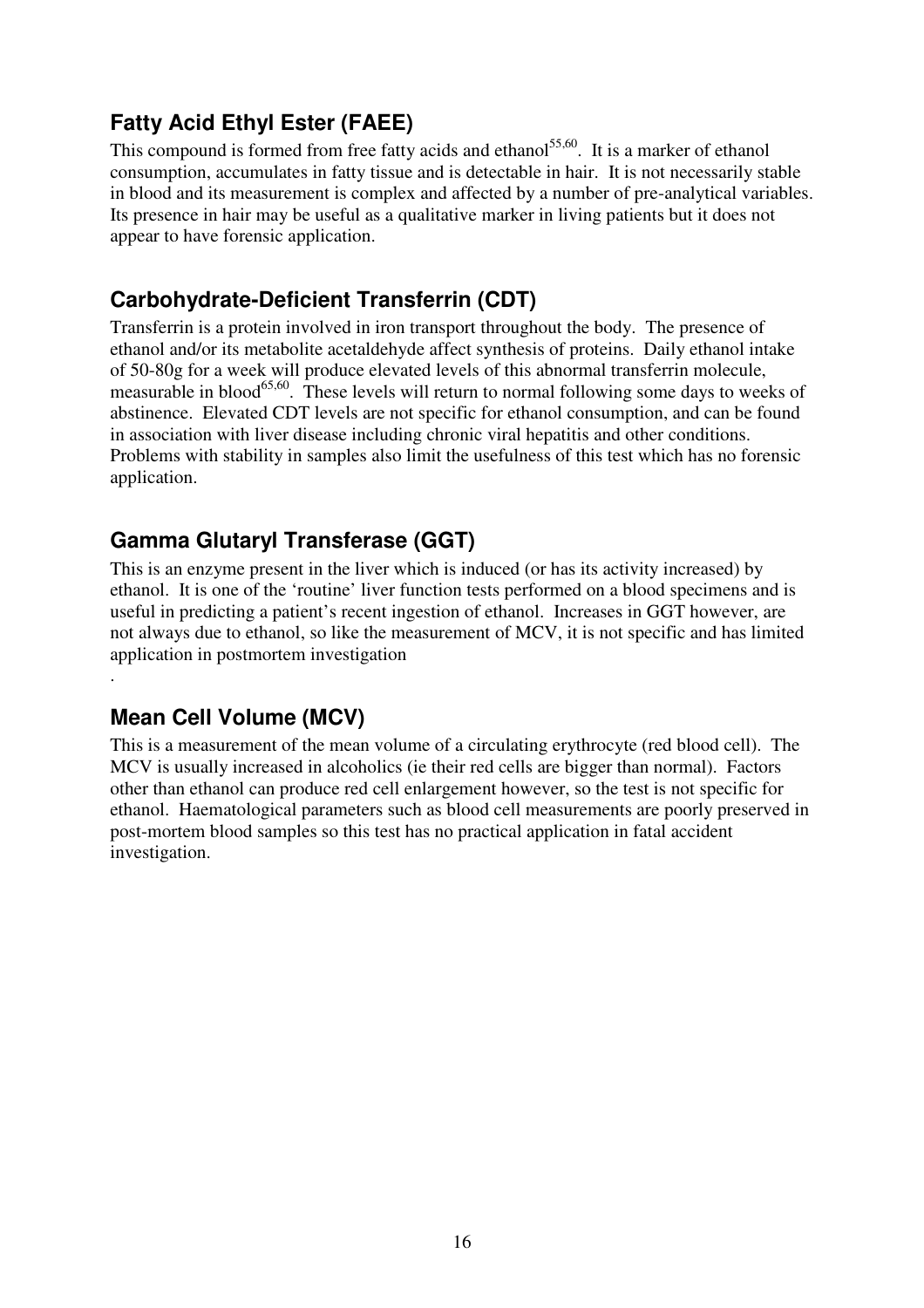# **RECOMMENDATIONS FOR THE INVESTIGATION OF FATAL AVIATION ACCIDENTS**

The following guidelines may be useful in obtaining optimum results from the analysis of post-mortem specimens obtained from victims of fatal aviation accidents.

### **Preservation of the Body**

It is not often that the bodies of fatally injured aviation accident victims are recovered immediately after the fatal accident. There may be a considerable time period before the wreckage is located. Access to the site of the accident may be difficult and delayed, and then the investigation itself may further delay the retrieval of bodies. It is crucial to the investigation that bodies are photographed in situ within the wreckage and viewed by accident investigators. During this time, the process of post-mortem putrefaction of the bodies may be progressing at a rate accelerated by environmental conditions.

The main factor here in obtaining suitable specimens for toxicological analysis (and obtaining other important information from the autopsy such as injury patterns, survivability, presence of natural disease) is removing the bodies as soon as possible from the wreckage and transporting them to a refrigerated facility, preferably a mortuary.

The aim is to minimise putrefaction of the bodies to enable optimum specimen collection at autopsy. If a long delay (greater than 24 hours) is anticipated, especially in the setting of high ambient temperatures (greater than 20°C), a temporary solution may be to erect some sort of shelter for the bodies, at least protecting them from direct sunlight. A makeshift tarpaulin or similar will afford some shade and allow airflow around the bodies, thus avoiding the 'heated in a sealed container' effect.

Gross insect infestation should also be prevented if possible, but if insecticides are used in the vicinity of the body, the type and way in which it was used should be noted in case there is contamination of specimens for toxicological analysis.

### **Specimen Collection at the Scene**

Ideally, biological specimens for toxicological analysis should be collected as soon after death as possible. In a fatal aviation accident, the time taken to locate and access the wreckage is usually the most significant period from time of death to body handling. Further delays in reaching an appropriate mortuary, such as awaiting attendance of key personnel and photography of the accident scene, may only add around 24 hours and are probably not going to cause significant changes in the state of the bodies.

Whilst it may seem theoretically advantageous to obtain biological specimens when the bodies are first recovered, the practicalities of this limit its usefulness. For example, collection of specimens must be carried out by trained personnel, who not only have the required expertise, but are also aware of risks associated with the procedure such as infectious and toxic hazards.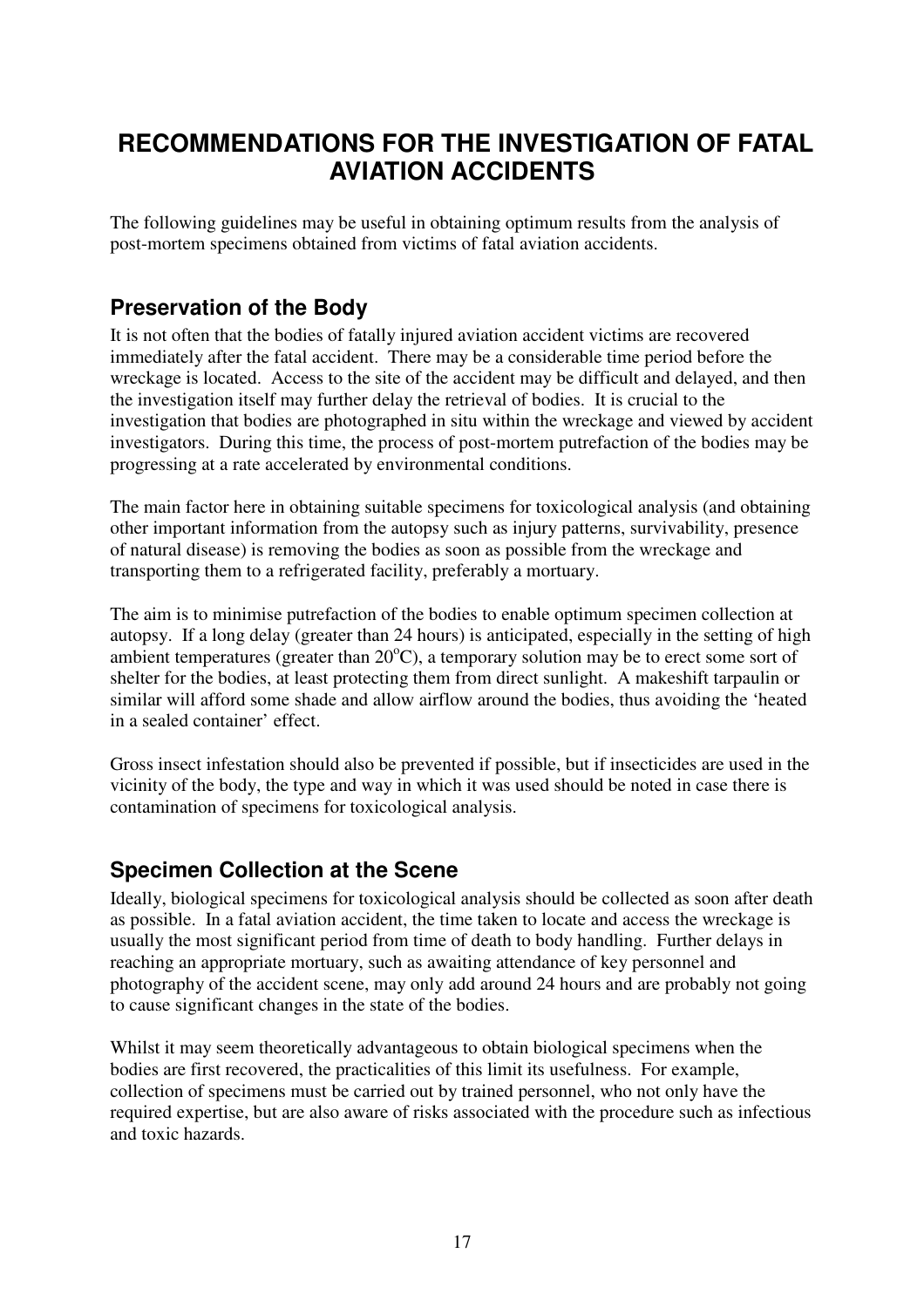A forensic pathologist attending the scene may be in a position to collect specimens (provided appropriate equipment is available) but there may be difficulties such as access to and position of the body, presence of clothing and equipment etc which hamper access to the preferred collection site eg femoral vein. In the absence of a forensic pathologist, there are other considerations. Obtaining a sample of vitreous from a deceased body is technically a fairly straightforward procedure, but unless the person performing it is experienced, the sample may be lost or contaminated. A request for emergency medical or paramedical personnel to remove vitreous is not likely to be met favourably, as it is outside their range of experience and expertise. Mortuary workers are really the only group of persons trained in this technique.

In summary, biological specimen collection at the accident scene is best avoided. Preferable is the removal of bodies as rapidly as possible to a suitable mortuary facility where specimens can be collected by specially-trained staff in controlled conditions. If delays are inevitable, some protection to the bodies should be afforded.

# **Mortuary Specimens**

The more specimens collected, the greater is the potential for a wide range of analyses to be performed and information made available. The following samples should be collected as follows:

#### (i) Blood

This is best collected from the femoral vein, and the specimen preserved (eg with sodium fluoride) and refrigerated at  $4^0C$ . If femoral vein blood is not obtained, cardiac blood is the next best choice. If resort must be made to pericardial or chest/abdominal cavity blood, the collection site must be noted and the results of analysis interpreted cautiously.

#### (ii) Vitreous

This should always be obtained where possible and refrigerated after collection.

#### (iii) Urine

This is obtained from direct bladder puncture at autopsy, ideally before evisceration of organs (where the bladder may rupture and the urine become contaminated). The specimen should be refrigerated after collection.

#### (iv) Other Specimens

These include liver, gastric contents, skeletal muscle. It may be worth taking samples and refrigerating them, not necessarily performing analysis in the first instance, only if there are difficulties with the interpretation of results of analysis of other specimens.

### **Interpretation of Results**

The state of the body should always be noted, along with the estimated interval from time of death to when specimens obtained.

The site of specimen collection should be documented.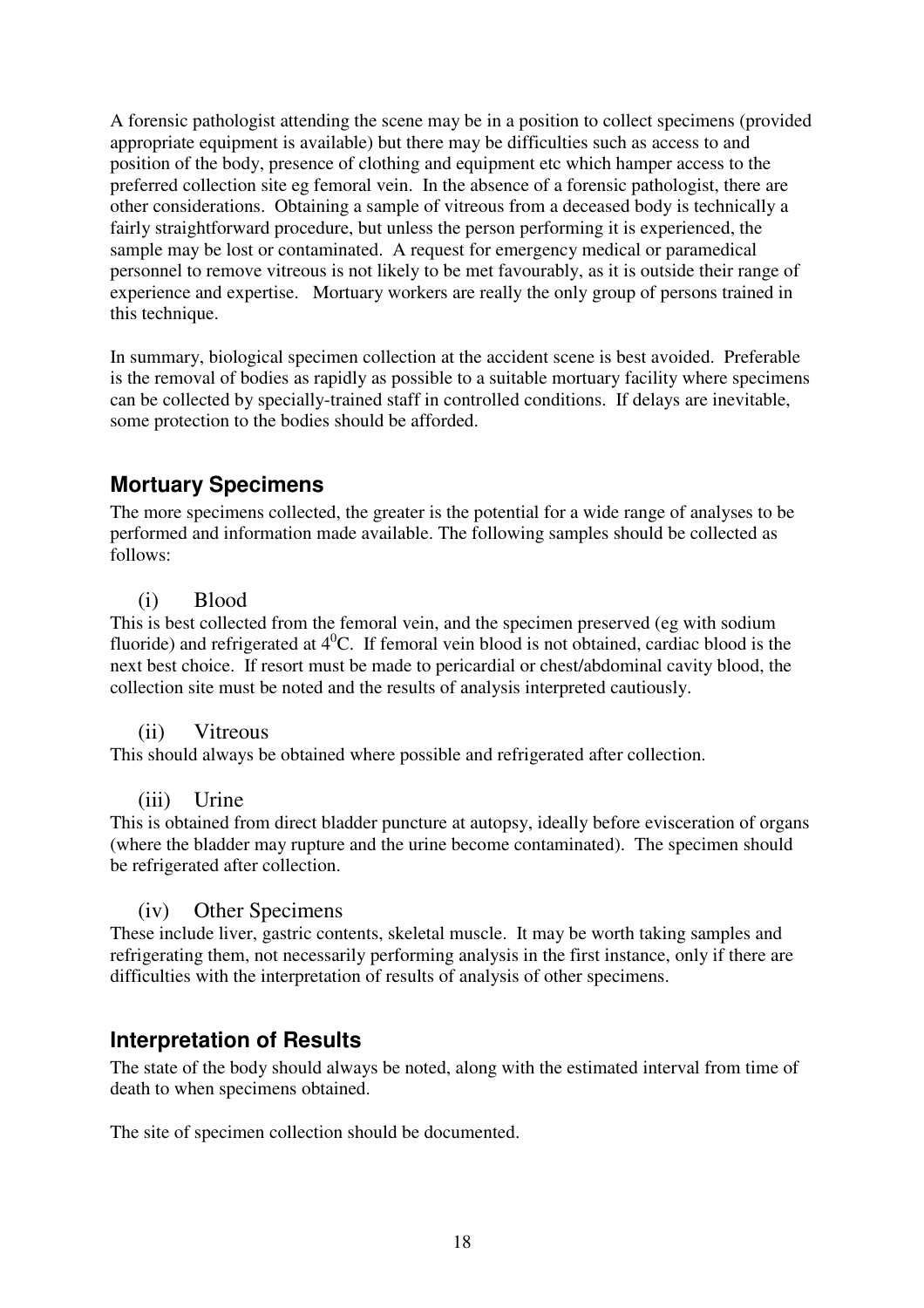If the question of post-mortem alcohol formation is an issue, comparison between blood, vitreous and urinary ethanol levels should be made. Gas chromatograph results should be reviewed to determine if other alcohols or volatile compounds are present.

If putrefaction is suspected of complicating the results of analysis, suitability of samples should be addressed by microbiological studies.

It should be borne in mind that 'interpretation' means just that. There may not be an absolute solution to the problem of ingested ethanol versus post-mortem production, however with the maximum amount of information available, the likelihood of the presence of alcohol in a specimen being due to one or other (or both) can be expressed.

Finally, there will be cases where valid interpretation of toxicological analysis is not possible, either due to absolute unavailability of specimens (eg body not located, extent of trauma) or total unsuitability of specimens (charred remains or advanced decomposition). In these cases, it is important not to make speculative assessments of ethanol ingestion.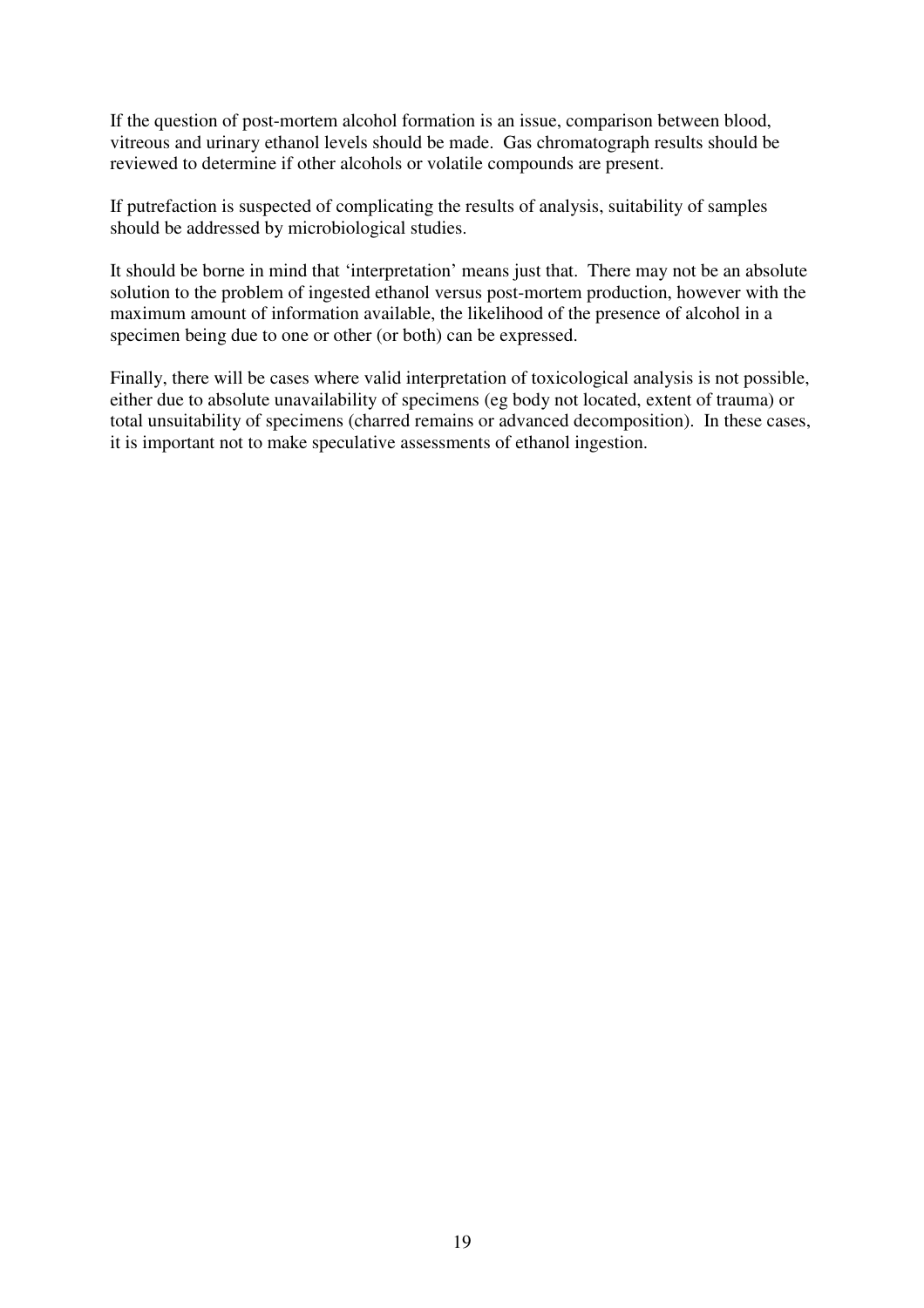# **APPENDIX:**

# **Checklist for Obtaining Optimum Biological Specimens in Aviation Accident Investigation**

- 1. Recovery of bodies and despatch to mortuary/refrigerated facility as soon as practicable.
- 2. If long delay anticipated, protect bodies eg tarpaulin-type cover +/- insecticide or netting. Ensure airflow around bodies is maintained.
- 3. No advantage in taking biological specimens at accident scene unless very long delay anticipated. If, in consultation with forensic pathologist, decision is made to take specimens, this should be done by trained personnel (eg forensic pathologist or mortuary technician).
- 4. In situation 3. above, most useful specimens are femoral vein blood and vitreous.
- 5. Specimens should be collected under controlled conditions (as set out in laboratory procedure manuals) with appropriate preservatives and refrigeration of samples.
- 6. At autopsy, the more specimens taken, the greater the potential for useful information. Femoral blood, vitreous and urine should always be taken where possible. Additional specimens such as gastric contents, liver, skeletal muscle should also be taken for storage and future analysis if required.
- 7. If putrefaction is pronounced, microbiological studies on specimens may be performed to assess their suitability for analysis.
- 8. The presence of volatile compounds in specimens should be reported or drawn to the forensic pathologist's attention.
- 9. The forensic pathologist needs to be aware of relevant information including estimated time of accident, duration of exposure to, and type of, environmental conditions.
- 10. If the above is followed, the likelihood of valid interpretation of analytical results is high, however, there will be cases where no suitable samples are obtained. Interpretation in these cases is at best, speculative.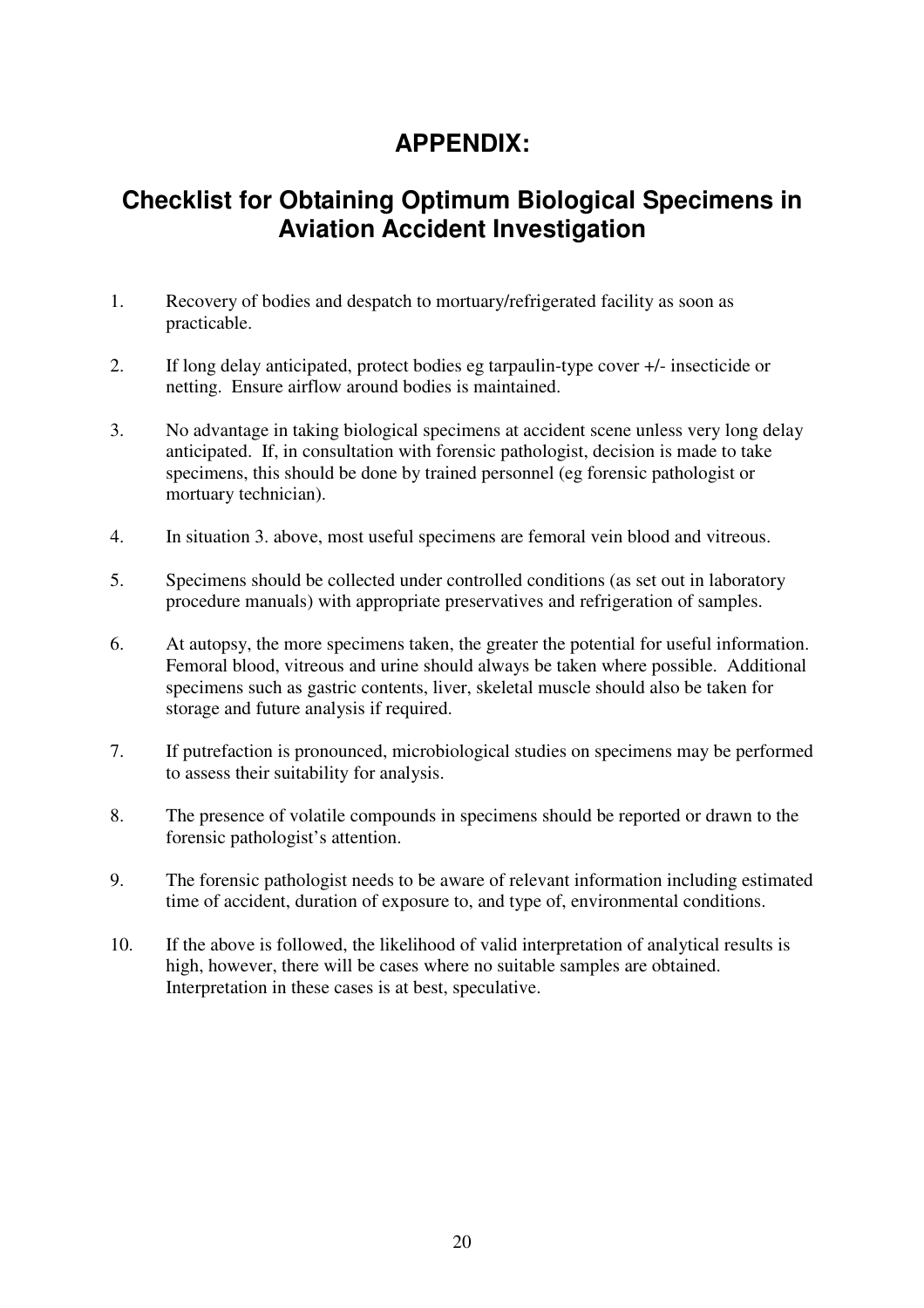# **REFERENCES**

- 1. Alha AR, Tamminen V. Detection of alcohol in aviation and other fatalities in Finland. Aerospace Med 1971; 42(5): 564-568.
- 2. Backer RC, Pisano RV, Sopher IM. The comparison of alcohol concentrations in postmortem fluids and tissues. J. Forensic Sci 1980; 25: 327-331.
- 3. Billings CE, Wick RL Jnr, Gerke RJ, Chase RC. Effects of ethyl alcohol on pilot performance. Aerospace Med 1973; 44(4): 379-382.
- 4. Blackmore DJ. The bacterial production of ethyl alcohol. J Forens Sci Soc 1968; 8: 73- 78.
- 5. Bogusz M, Guminska M, Markiewicz J. Studies on the formation of endogenous ethanol in blood putrefying in vitro. J. Forensic Med 1970; 17(4): 156-168.
- 6. Bonte W. Formation of fusel alcohols during storage of blood samples. Proc  $24<sup>th</sup>$ International Meeting TIAFT, Banff, Canada 1987: 101-104.
- 7. Briglia EJ, Bidanset JH, Dal Cortivo, LA. The distribution of ethanol in post-mortem blood specimens. J Forensic Sci 1992; 37(4): 991-998.
- 8. Canfield DV, Hardinsky J, Millett DP, Endecott B, Smith D. Prevalence of drugs and alcohol in fatal civil aviation accidents between 1994 and 1998. Aviat Space Environ Med 2001; 72: 120-124.
- 9. Canfield DV, Kupiec T, Huffine E. Postmortem alcohol production in fatal aircraft accidents. J Forens Sci 1993; 38(4): 914-917.
- 10. Caplan YH, Levine B. Vitreous humor in the evaluation of postmortem blood ethanol concentrations. J Anal Toxicol 1990; 14: 305-307
- 11. CASA regulations: No. CAR 256(3).
- 12. Chaturvedi AK, Smith DR, Soper JW, Canfield DV, Winnery JE. Characteristics and toxicological processing of post-mortem pilot specimens from fatal civil aviation accidents. CAMI report: August, 2002. US Department of Transportation, FAA.
- 13. Clark MA, Jones JW. Studies of putrefactive ethanol production 1: lack of spontaneous ethanol production in intact human bodies. J Forens Sci 1982; 27: 366-371.
- 14. Coe JI, Sherman RE. Comparative study of postmortem vitreous humor and blood alcohol. . Forensic Sci. 1970; 15: 185-190
- 15. Cook CCH. Alcohol and aviation. Addiction 1997; 92(5): 539-555
- 16. Corry JEL. Possible sources of ethanol ante- and post-mortem: its relationship to the biochemistry and microbiology of decomposition. J Appl Bacteriol 1978; 44: 1-56.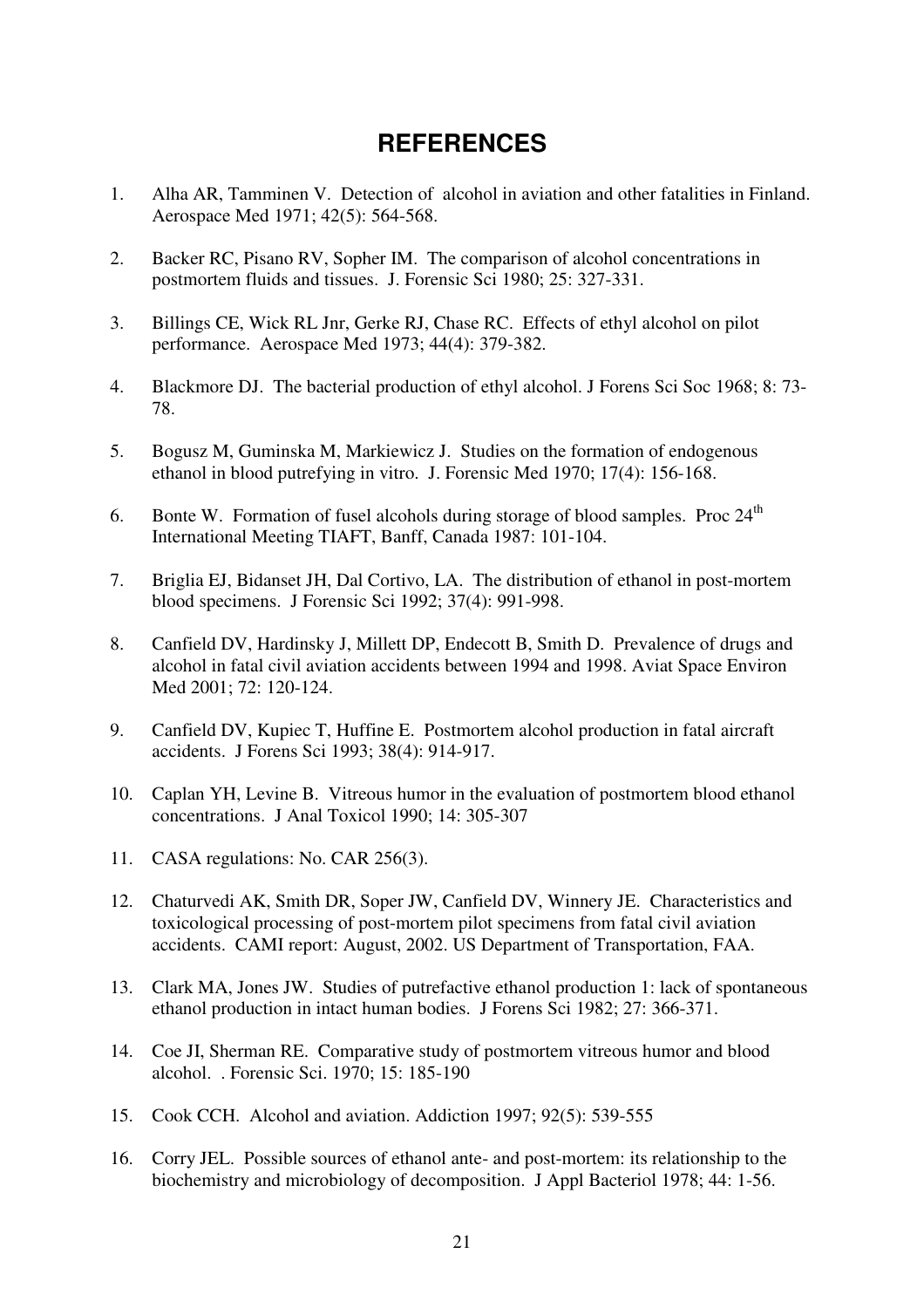- 17. Davis GL. Postmortem alcohol analyses of general aviation pilot fatalities, Armed Forces Institute of Pathology 1962-1967. Aerospace Med 1973; 44(1): 80-83
- 18. Drummer OH. The Forensic Pharmacology of Drug Abuse. Arnold, London 1999: 300.
- 19. Felby S, Olsen J. Comparative studies of postmortem ethyl alcohol in vitreous humor, blood and muscle. J. Forensic Sc. 1969; 14: 93-101
- 20. Garriott JC (ed). Medicolegal aspects of alcohol;  $3<sup>rd</sup>$  ed. Lawyers and Judges Publishing Company Inc. Littleton, USA 1996.
- 21. Gibbons HL. Alcohol, aviation and safety revisited: a historical review and a suggestion. Aviat Space Environ Med. 1988; 59: 657-660.
- 22. Gilliland MGF, Bost RO. Alcohol in decomposed bodies: post-mortem synthesis and distribution. J Forens Sci 1993; 38(6): 1266-1274.
- 23. Gormsen H. Alcohol production in the dead body. J Forens Med 1954; 1(5): 314-315.
- 24. Gray's Anatomy  $35<sup>th</sup>$  ed. Longman 1973:1120
- 25. Harper CR, Albers WR. Alcohol and general aviation accidents. Aerospace Med. 1964; 35: 462-464.
- 26. Hill IR. Toxicological findings in fatal aircraft accidents in the United Kingdom. Amer J Forens Med and Pathol 1986; 7(4): 322-326.
- 27. Human Tissue Act 1982 (Vic) s41.
- 28. Karch SB. Drug Abuse Handbook. Boca Raton, Florida: CRC Press, 1997.
- 29. Klette K, Levine B, Springate C, Smith ML. Toxicological findings in military aircraft fatalities from 1968-1990. Forensic Sci Int 1992; 53: 143-148.
- 30. Knight B. Forensic Pathology. Arnold; Great Britain, 1991 : 58.
- 31. Kuroda N, Williams K, Pounder DJ. Estimating blood alcohol from urinary alcohol at autopsy. Amer J Forens Med Pathol 1995; 16(3): 219-222.
- 32. Leahy MS, Farber ER, Meadows TR. Quanitiation of ethyl alcohol in the postmortem vitreous humor. J Forensic Sci 1968; 13: 498-502.
- 33. Levine B, SmithML, Smialek JE, Caplan YH. Interpretation of low postmortem concentrations of ethanol. J Forensic Sci 1993; 38: 663-667.
- 34. Li G, Hooten EG, Baker SP, Butts JD. Alcohol in aviation-related fatalities: North Carolina 1985-1994. Aviat Space Environ. Med. 1998; 69: 755-60.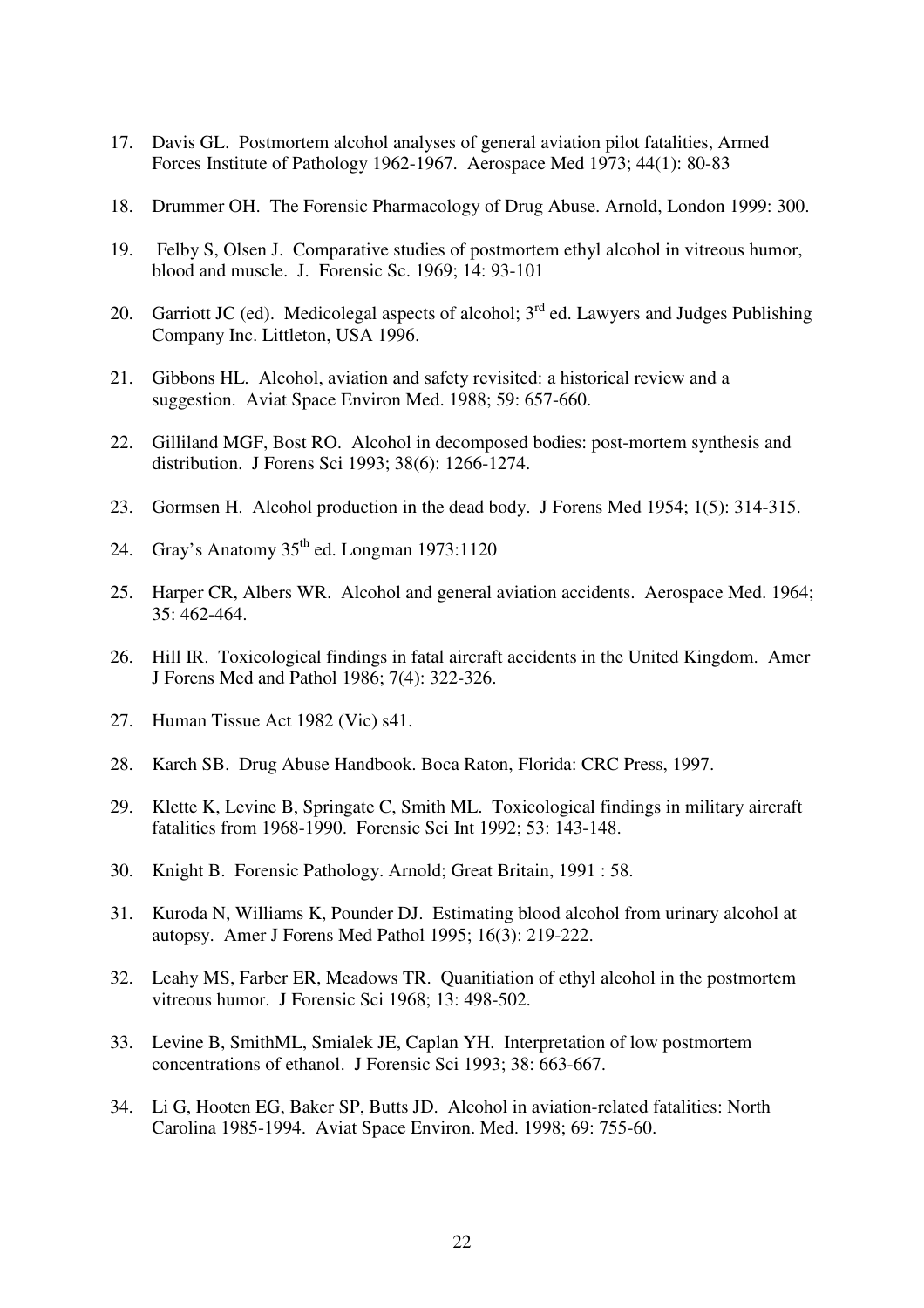- 35. Mayes RW. The post-mortem production of ethanol and other volatiles. Proc  $24<sup>th</sup>$ International Meeting, TIAFT Banff, Canada 1987: 94-100.
- 36. McLean GA, Wilcox BC, Canfield DV. Selection criteria for alcohol detection methods. CAMI report: August 1991. US Department of Transportation, FAA.
- 37. Nanikawa R, Ameno K, Hashimoto Y, Hamada K. Medicolegal studies on alcohol detected in dead bodies-alcohol levels in skeletal muscle. Forens Sci Int 1982; 20: 133- 140.
- 38. Newman DG. Alcohol and human performance from an aviation perspective: a review. ATSB Research Report, March, 2004.
- 39. Plueckhahn VD. Alcohol levels in autopsy heart blood. J Forensic Med 1968; 15: 12- 21.
- 40. Plueckhahn VD, Ballard B. Factors influencing the significance of alcohol concentrations in autopsy blood samples. Med J Aust. 1968; 939-943.
- 41. Plueckhahn VD. The evaluation of autopsy blood alcohol levels. Med Sci Law 1968; 8: 168-176.
- 42. Plueckhahan VD, Ballard B. Diffusion of stomach alcohol and heart blood alcohol concentration at autopsy. J. Forensic Sci 1967; 12: 463-70.
- 43. Plueckhahn VD. The significance of blood alcohol levels at autopsy. Med J Aust 1967; 2(3): 118-124.
- 44. Pounder DJ, Smith DRW. Postmortem diffusion of alcohol from the stomach. Amer J Forens Med Pathol 1995; 16(2): 89-96.
- 45. Pounder DJ, Kuroda N. Vitreous alcohol is of limited value in predicting blood alcohol. Forensic Sci Int 1994; 65: 73-80.
- 46. Prouty R, Anderson W. A comparison of post-mortem heart blood and femoral blood ethyl alcohol concentration. J Anal Toxicol 1987; 11(5): 191-197.
- 47. Ranson DL; Reasearch proposal, VIFM 2004.
- 48. Road Safety Act 1986 (Vic) s49 (1).
- 49. Ruehle CJ. Toxicologic studies on USAF aircraft accident casualities 1973-1984. Aviat Space Environ Med. 1989; 60(10, suppl) 86-88.
- 50. Sturner WQ, Coumbis RJ. The quanitiation of ethyl alcohol in vitreous humor and blood by gas chromatography. Amer J Clin Pathol 1966; 46: 349-351.
- 51. Turkel HW, Gifford H. Erroneous blood alcohol findings at autopsy. JAMA 1957; 164(10): 1077-1079.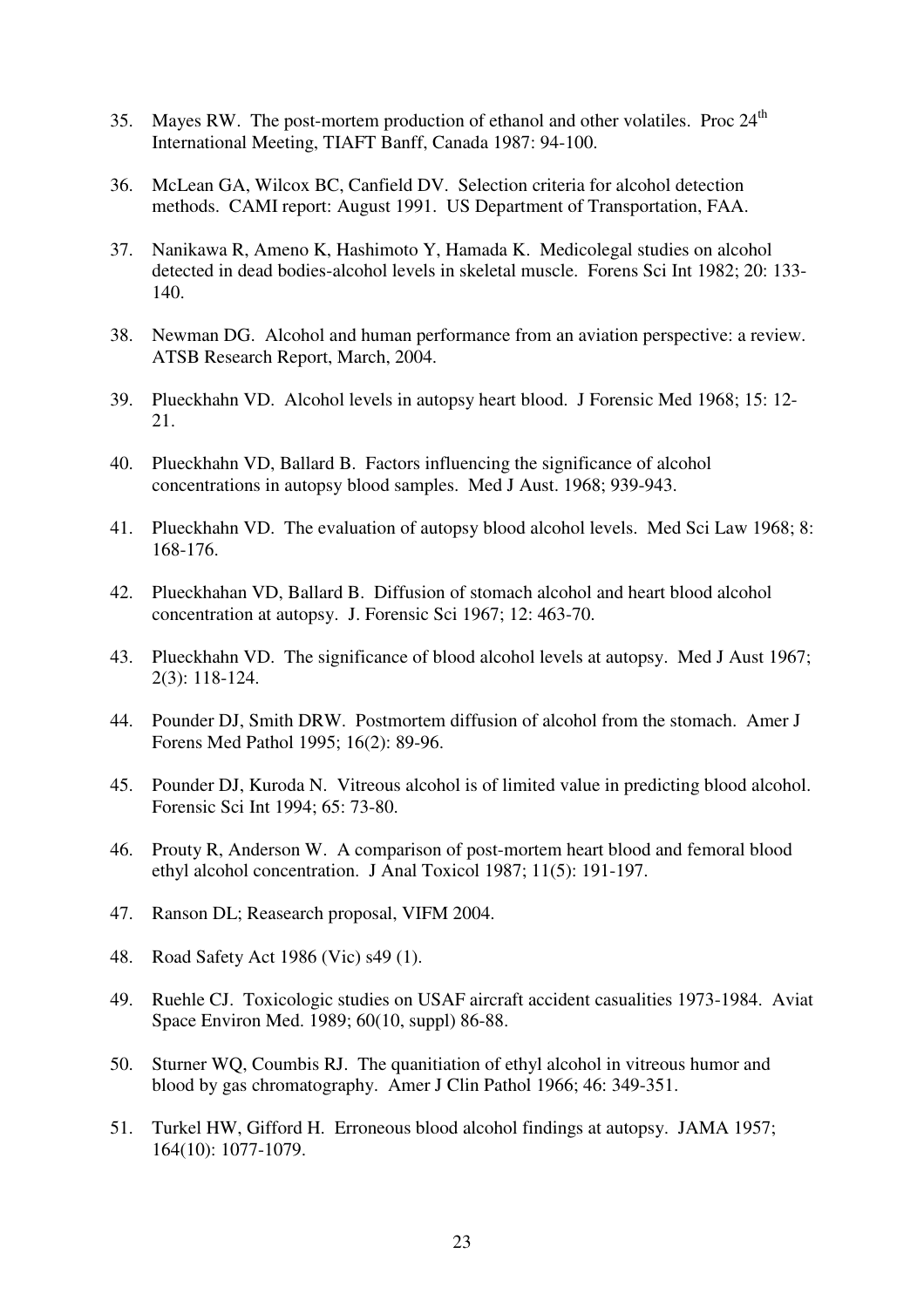- 52. Vu NT, Chaturvedi AK, Canfield DV, Soper JW, Kupfer DM, Roe BA. DNA-based detection of ethanol-producing microorganisms in post-mortem blood and tissues by polymerase chain reaction. CAMI report: May, 2000. US Department of Transportation, FAA.
- 53. Winek CL, Esposito FM. Comparative study of ethanol levels in blood versus bone marrow, vitreous humor, bile and urine. Forensic Sci Int 1981; 17:27-36.
- 54. Zumwalt RE, Bost RO, Sunshine I. Evaluation of ethanol concentrations in decomposed bodies. J Forensic Sci 1982; 27(3): 549-554.
- 55. Yegles M, Labarthe A, Autwarter V, Hartwig S, Vater H, Wennig R. Comparison of ethyl glucuronide and fatty acid ethyl ester concentration in the hair of alcoholics, social drinkers and teetotallers. Forens Sci Int 2004; 145 (2-3): 167-73.
- 56. Jurado C, Soriano T, Gimenez MP, Menendez M. Diagnosis of chronic alcohol consumption. Hair analysis for ethyl-glucuronide. Forens Sci Int 2004; 145 (2-3): 161- 6
- 57. Skipper GE, Weinmann W, Thierauf A, Schaefer P, Wiesbeck G, Allen JP, Miller M, Wurst FM. Ethyl glucuronide: a biomarker to identify alcohol use by health professionals recovering from substance use disorders. Alcohol Alcohol. 2004; (5) 445-9.
- 58. Weinmann W, Schaefer P, Thierauf A, Schreiber A, Wurst FM. Confirmatory analysis of ethylglucuronide in urine by liquid-chromatography/electrospray ionization/tandem mass spectrometry according to forensic guidelines. J Am Soc Mass Spectrom. 2004; 15(2): 188-93.
- 59. Bergstrom J, Helander A, Jones AW. Ethyl glucuronide concentrations in two successive urinary voids from drinking drivers: relationship to creatinine content and blood and urine ethanol concentrations. Forens Sci Int 2003; 133(1-2): 86-94.
- 60. Musshoff F. Chromatographic methods for the determination of markers of chronic and acute alcohol consumption. J Chromatogr B Analyt Technol Biomed Life Sci. 2002; 781 (1-2): 457-80.
- 61. Droenner P, Schmitt G, Aderjan R, Zimmer H. A kinetic model describing the pharmacokinetics of ethyl glucuronide in humans. Forens Sci Int 2002; 126 (1): 24-9.
- 62. Schmitt G, Droenner P, Skopp G, Aderjan R. Ethyl glucuronide concentration in serum of human volunteers, teetotalers and suspected drinking drivers. J Forensic Sci. 1997; 42(6): 1099-102.
- 63. Wurst FM, Wiesbeck GA, Metzger JW, Weinmann W. On sensitivity, specificity, and the influence of various parameters on ethyl glucuronide levels in urine – results from the WHO/ISBRA study. Alcohol Clin Exp Res. 2004; (8): 1220-8.
- 64. Wurst FM, Skipper GE, Weinmann W. Ethyl glucuronide the direct ethanol metabolite on the threshold from science to routine use. Addiction 2003 Suppl 2: 51-61.